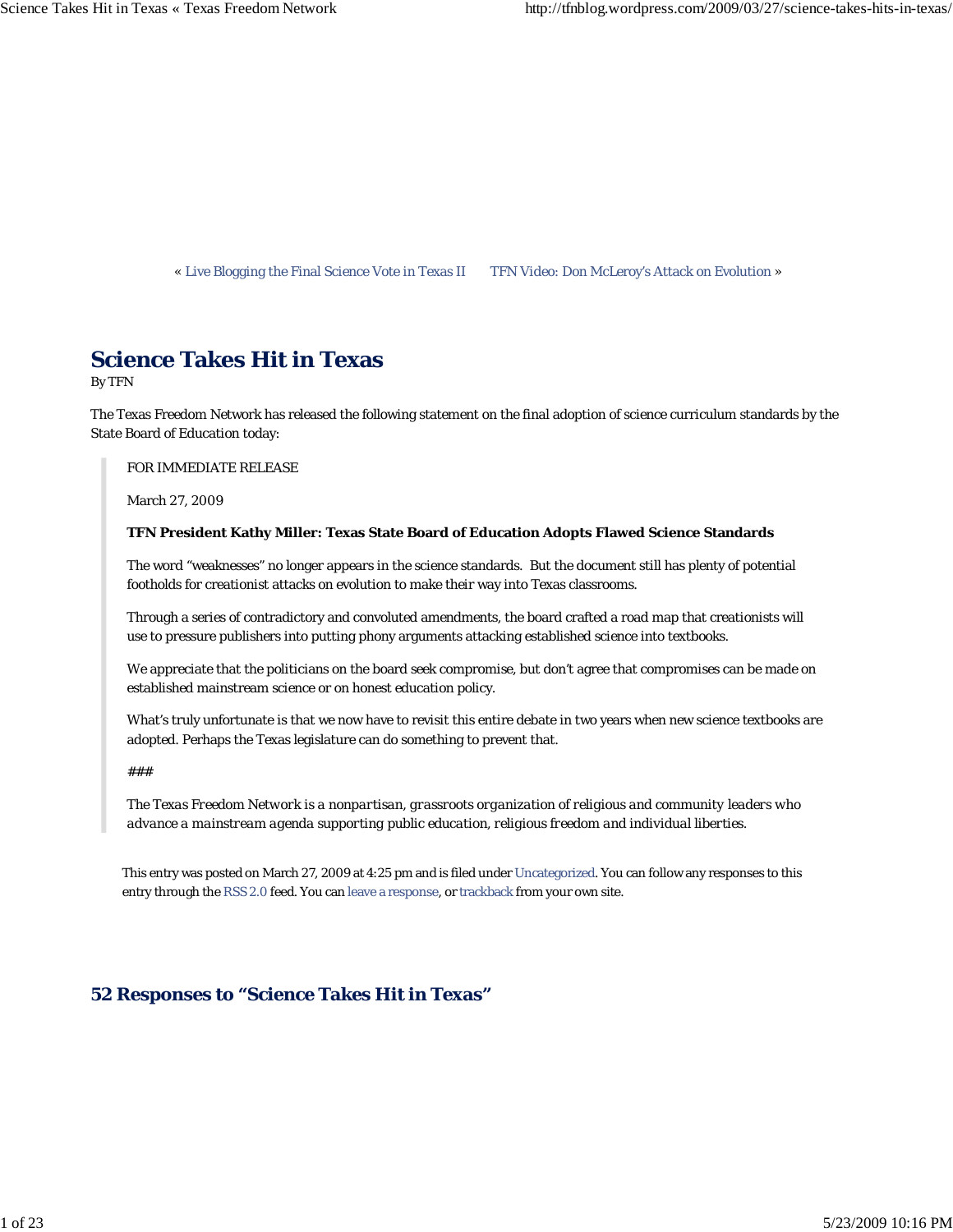**Ben Says:**

March 27, 2009 at 4:30 pm

Check the date at the top of the release. Year is wrong.

Your friend, the proofreader.

No need to publish this comment.

Thanks again for all your hard work.

**TFN Says:** March 27, 2009 at 4:43 pm

Thanks for the catch!

## **Joe Lapp Says:**

March 27, 2009 at 4:55 pm

I think the final standards encourage science teachers to address creationism, but they don't say what stance teachers have to take on creationism. Some teachers will teach creationism, some will show how science undermines creationism.

But these standards guarantee that the topic of creationism will arise in science classes.

The same requirement is made of textbooks, so this may have the effect of \*requiring\* that textbooks undermine creationism (if they are to remain scientific).

But the SBOE will decide how to interpret these standards, and that's where publishers may get into trouble.

## **Ed Darrell Says:**

March 27, 2009 at 4:55 pm

When Don McLeroy says "compromise," it's like when in the old Victorian novels it was noted that the lady was "compromised against her will.'

It *was* a Texas songwriter, Robert Earl Keen, who wrote "the road goes on forever." He knows Texas.

# **jdg Says:**

March 27, 2009 at 6:29 pm

If teachers bring up creationism, lawsuits will surely rise.

## **Eik Corell Says:**

March 27, 2009 at 7:30 pm

Wait, so what exact happened? Wasn't this originally about the Wedge Strategy of the Discovery Institute — Meaning that they wanted to introduce the text "strengths and weakenesses". This got denied, so how come immediately after they can just adopt new laws on the spot? Wasn't all their wishes denied in the initial verdict? Why did they even go through this trouble about new curriculum including magic wizards in the sky when they could just have forced these issues through to begin with, like they did now? A bit confused here.

## **ScienceMinded Says:**

March 27, 2009 at 9:06 pm

Correction from earlier post by TFN (NB) staff: The Texas Freedom Network is an extremist left-wing liberal organization consisting of NB whose far-from-mainstream agenda opposes anything to do with sound public science education, religious freedom, or individual liberties.

And, Lets all give a round of applause for today's accomplishments of the SBOE faction that opposes the NB agenda. As evidenced by many of the vote totals today, it appears that many of the left-wing members of the SBOE also denounces the NB agenda. Wow, the NB aren't even mainstream with the liberal, left-wing board members!! Another piece of evidence: throughout the entire SBOE proceedings that took place this week, which allegedly threatens the entire NB belief system, there were approximately only 30 NB supporters that actually blogged here on the NB website. 30 supporters showing up, for probably the most major event of the year, is pretty pathetic for an organization that claims to be mainstream!! Here is another piece of evidence for you NB: If you can't even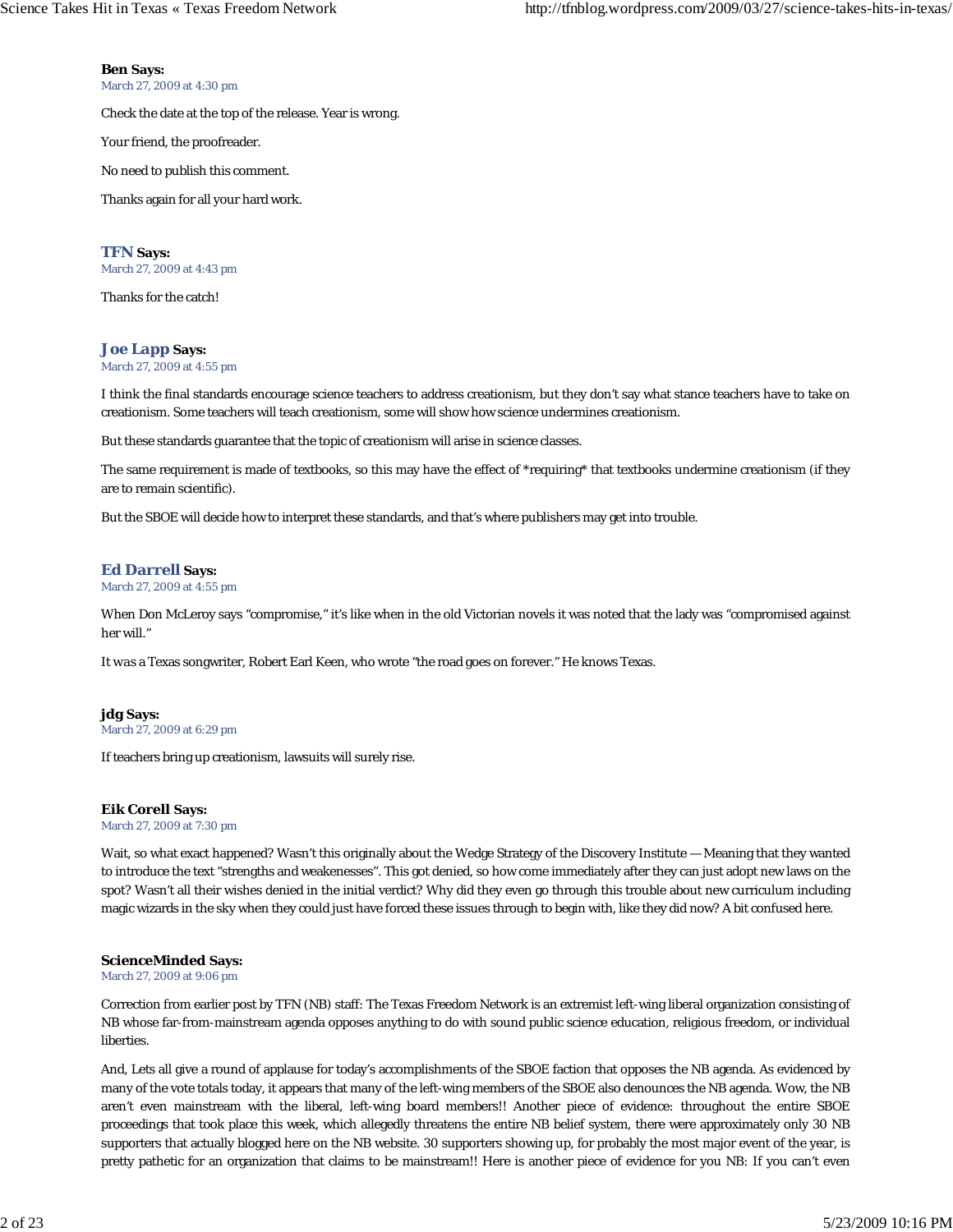recognize that you've been hoodwinked by the SBOE, how will you ever recognize that theories have weaknesses? Oh, that's right, you won't, your NB!

Congratulations McLeroy, Dunbar, Leo, Lowe, Bradley, Cargill, … . Thanks for your efforts and wisdom. Another fine day for science!!

Yours TRULY, ScienceMinded

## **Adam Solomon Says:**

March 27, 2009 at 9:06 pm

I don't envy the job of Texas science teachers. If I'm teaching the Big Bang and I'm required to talk about "alternative theories," what is there to say? There are none. Will the SBOE have teachers lie to their students?

## **Rocky George Says:**

March 27, 2009 at 9:23 pm

It still amazes me that in this scientific and technological age, we still have to take science and intellectual honesty to court in order to keep the smothering, anti-intellectual vacuum of fundamentalism from destroying education and polluting the minds of our children with mythical, "creationism" garbage.

Some Texans, literally living on millions of years worth of fossil beds, and economically rewarded because of the geology of Texas, still have to dictate myth be taught in the classroom because the science doesn't support their religious beliefs. We are long past the time when this "emic" of ignorance can be accepted within the "etic" of scientific reality, even in Texas. Wake up folks! Get a life.

## **Tiffany Says:**

March 27, 2009 at 9:26 pm

#### ScienceMinded,

I understand your need to speak out against what most people reading this lifeblog agree with. It's ok. You're a minority here trying to convince a majority (speaking in this TFN context only) of the incorrectness of your views. This probably won't play out like Twelve Angry Men, though. I'm afraid you're still the long dissenter here, and you're not winning over any team members.

Like I said, though. I understand your need to try to convince us that our views are wrong, and yours are right. People insecure about their belief system regularly do that in order to convince themselves of their own correctness. It's basic psychology, so we understand.

#### **Ben Says:**

#### March 27, 2009 at 9:35 pm

It's been a long time since I've had the displeasure of interacting with anyone as despicable and dishonest as ScienceBlinded. The ironic thing, he is a Christian. Fortunately, most Christians are much more like Charles.

If anybody reading this knows anyone like ScienceBlinded, perhaps it's time to speak up and let that person know just how repugnant their views are. Keeping quiet only allows his sort of smug self-righteousness and willful ignorance to survive, generation after generation, creating problems in our schools and in our society. Just how bad is he? You'll see when he replies to this post. Or simply read his past comments.

#### **Rocky George Says:**

March 27, 2009 at 10:13 pm

I think one of the best ways to help students make up their own minds about the mythology of Judeo-Christian creationism is to teach 5 or 6 of the cration myths: the creation myths (both in Genesis ) in the Bible, the Hindu creation myths, some of the Native American creation myths and others from various cultures. That way the student understands that creation myths were important ways of understanding their world and supporting and maintaing their their religions.

The best defense against anti-intellectualism is an offense of more intellecutally honest education.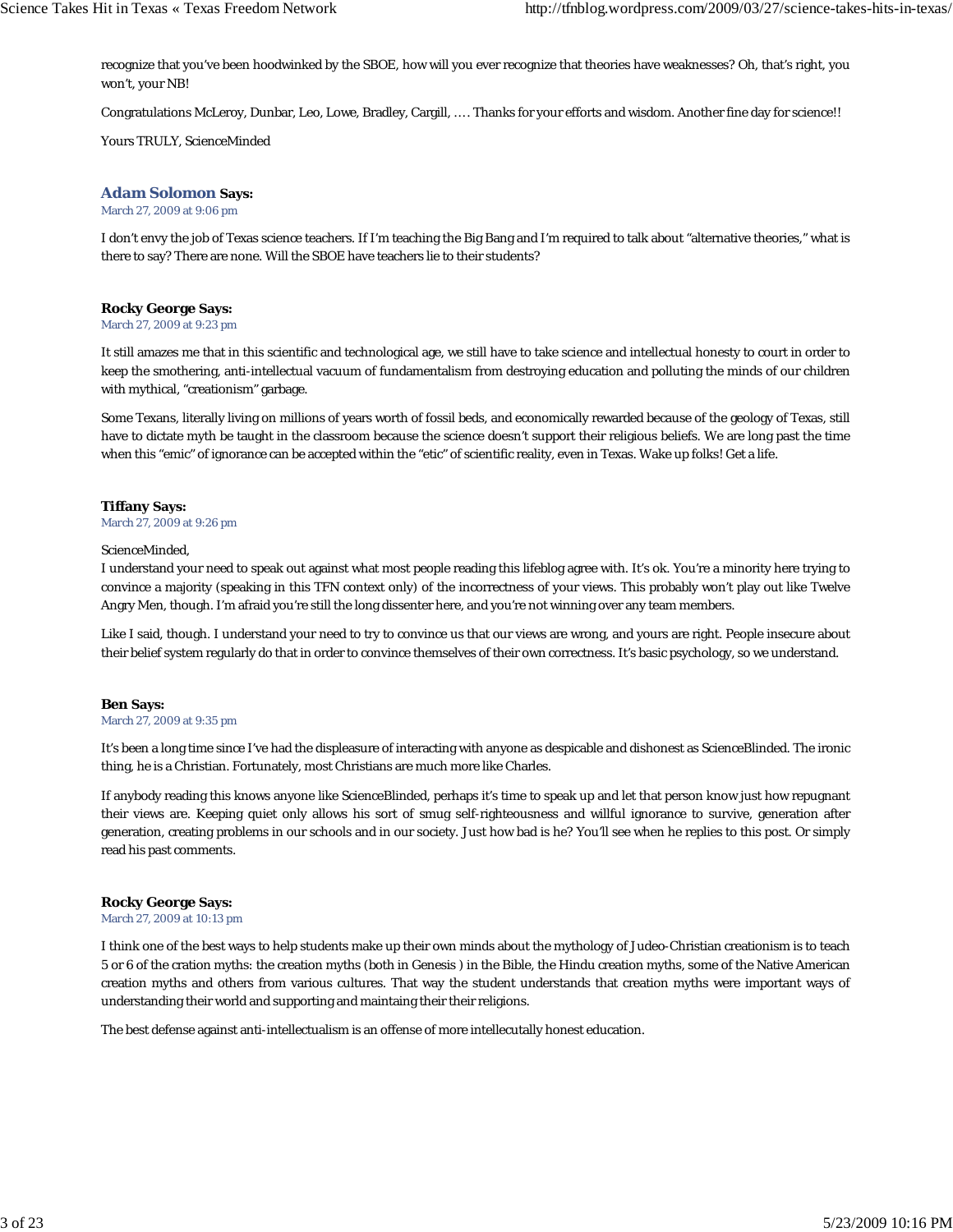## **Larry Fafarman Says:**

March 27, 2009 at 10:16 pm

#### TFN says,

–Through a series of contradictory and convoluted amendments, the board crafted a road map that creationists will use to pressure publishers into putting phony arguments attacking established science into textbooks. –

For the umpteenth time, no school system in the world — including Texas — is required to use Texas-approved textbooks! Local school districts in Texas can use state-unapproved textbooks if the districts pay the full cost, which isn't much. If a biology textbook costs, say, \$100 and is used for five years, that comes to a cost of only about \$20 per student per year. A popular biology textbook, "Biology" by Ken Miller and Joe Levine, already comes in regular, California, and Texas editions.

#### ScienceMinded Says:

–The Texas Freedom Network is an extremist left-wing liberal organization consisting of NB–

What does "NB" mean – "non-believer"? What does believing or not believing have to do with this?

**Ben Says:** March 27, 2009 at 10:17 pm

Jeff Carlson

#### **jdg Says:** March 27, 2009 at 10:24 pm

Don't worry everyone, it won't be taught. This vote was symbolic only.

## **jdg Says:**

March 27, 2009 at 10:37 pm

The reason this happened today is that people who do actual science are not on these board. If we get on these school boards then we can keep good science on the books instead of a religious ideology acting as "weaknesses"

## **jdg Says:** March 27, 2009 at 10:45 pm

# Larry Fafarman Says: March 27, 2009 at 10:16 pm

What does "NB" mean – "non-believer"? What does believing or not believing have to do with this?

Yes larry, it means non-believer. You should know this, stop pretending it was not a religious issue. Head back into the sand Larry.

#### **ScienceMinded Says:**

March 28, 2009 at 12:08 am

Actually, It means NoBrainers. It is how I affectionately refer to all my pro-TFN buddies. It's the name that stuck after reading so many of their utterly thoughtless comments. It's what they all seemed to have evolved into after congregating at this web site for some time and spending too much time breeding pure nonsense about evolution with one another!! So remember NB, it's not about religion, it's about teaching both the recognized strengths and weaknesses of ALL theories that are taught in public classrooms. What a bunch of NB!!!!

## **Win some, lose some for science « Off the Kuff Says:**

March 28, 2009 at 7:52 am

[...] conclusion to draw after the three-day circus that was the now-concluded SBOE hearings in Austin. TFN Insider sums it up: TFN President Kathy Miller: Texas State Board of Education Adopts Flawed Science [...]

**Boudica Says:** March 28, 2009 at 12:39 pm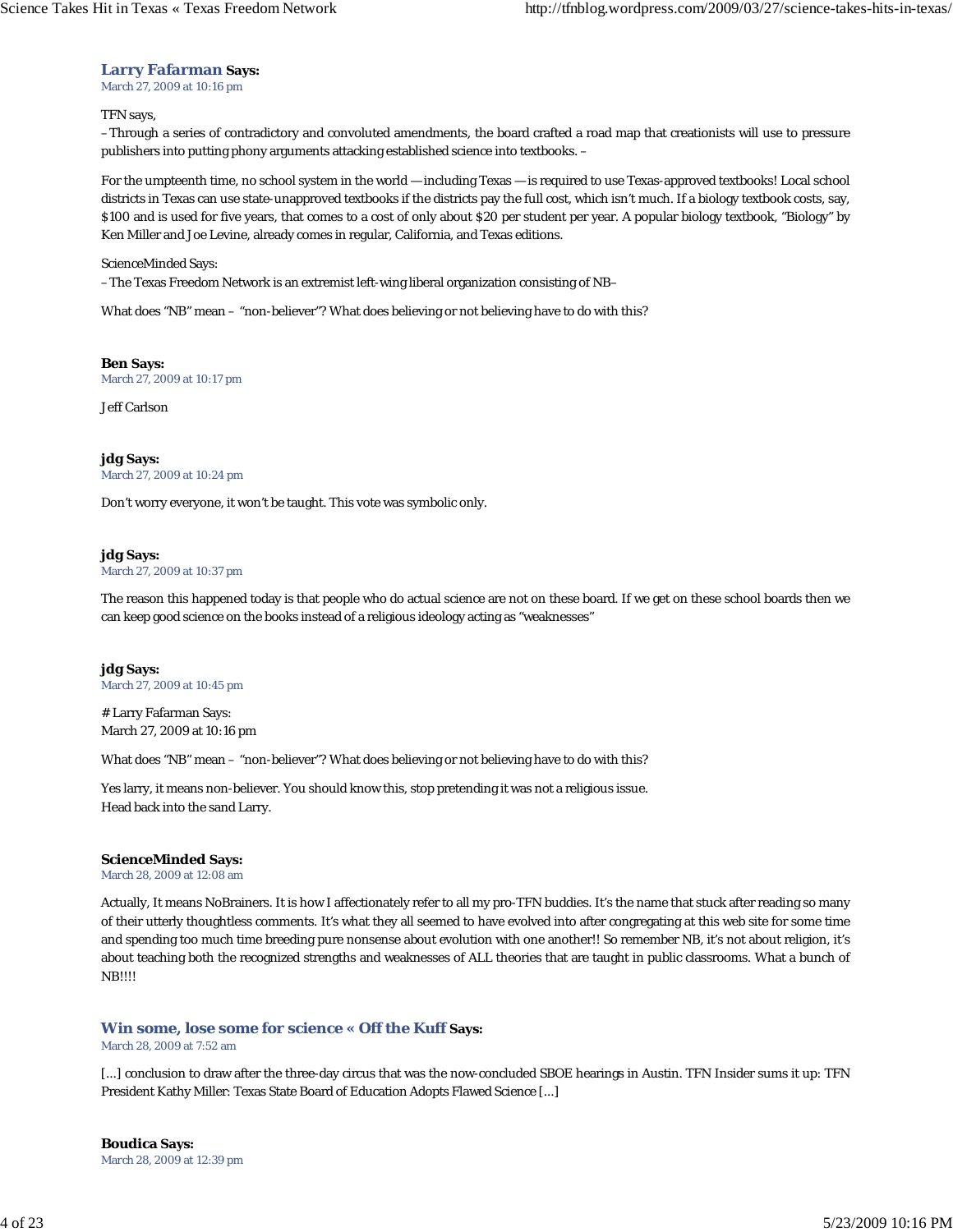My 14 yr old son will be taking Biology next year as a HS freshman, and believe me, I will be watching like a hawk about what he is taught. Any mention of creationism or intelligent (!) design will be "fighting words."

#### **Larry Fafarman Says:**

#### March 28, 2009 at 12:58 pm

The Wall Street Journal is finally essentially saying what I have been saying for a long time — that the Texas board of education's influence on textbook content has been overrated. A WSJ article says, http://online.wsj.com/article/SB123819751472561761.html

*Science standards in Texas resonate across the U.S., since it approves one set of books for the entire state. That makes Texas the nation's single largest market for high-school textbooks.*

*In the past, publishers often have written texts to its curriculum and marketed them nationally rather than spend time and money reworking them for different states and districts.*

The notion that Texas controls textbook content outside of Texas is probably the result of the widespread adoption of *non-controversial* Texas-approved textbooks outside of Texas.

BTW, California has statewide textbook adoption for grades 1-8 but not at the high school level — see https://www.ecs.org /clearinghouse/57/75/5775.htm

#### The WSJ article continues,

*That influence has diminished, said Jay Diskey, executive director of the Association of American Publishers' school division, as districts and statewide boards of education have become more likely to scrutinize texts approved in other states. Desktop publishing also has made it easier for companies to amend textbooks to suit different markets.*

*"It's not necessarily the case" that the Texas curriculum will pop up in other states, Mr. Diskey said.*

As I have pointed out, a popular biology textbook, "Biology" by Ken Miller and Joe Levine, comes in regular, California, and Texas editions (even though this is a high-school level textbook and — as I noted above — California does not have statewide textbook adoption at the high school level). What are the differences between these editions, I wonder?

The WSJ says,

*But within Texas, what the board says, goes.*

That's not true — local school districts in Texas can use state-unapproved textbooks. The districts must pay the full cost of stateunapproved textbooks in the "foundation curriculum" (I presume that biology is in the foundation curriculum), but curiously the state will pay up to 70% of the cost of state-unapproved textbooks in the "enrichment curriculum."

#### The WSJ said,

*Several years ago, the board expressed concern that a description of the Ice Age occurring "millions of years ago" conflicted with biblical timelines. The publisher changed it to "in the distant past." Another publisher sought to satisfy the board by inserting a heading about "strengths and weaknesses of evolution" in a biology text, drawing condemnation from science organizations.*

What? I thought that in the last round of science textbook approvals in 2003, the "fundies" on the Texas SBOE did not have enough votes to have weaknesses of evolution included in the textbooks.

The WSJ said, *The board will use the new standards to choose new textbooks in 2011.*

======================

I am very annoyed by reporters who spread misinformation instead of doing a little original research.

My blog has an article about the Texas board of education's influence on textbooks — a lot of the information in this comment comes from that article:

http://im-from-missouri.blogspot.com/2009/01/effect-of-texas-science-standards-on.html

## **Larry Fafarman Says:**

March 28, 2009 at 1:28 pm

ScienceMinded Says (March 28, 2009 at 12:08 am ) — –Actually, It means NoBrainers. It is how I affectionately refer to all my pro-TFN buddies. –

SM, that is a misuse of the term. "No-brainer" normally means something that is obvious, self-evident, very easy to understand, etc.. It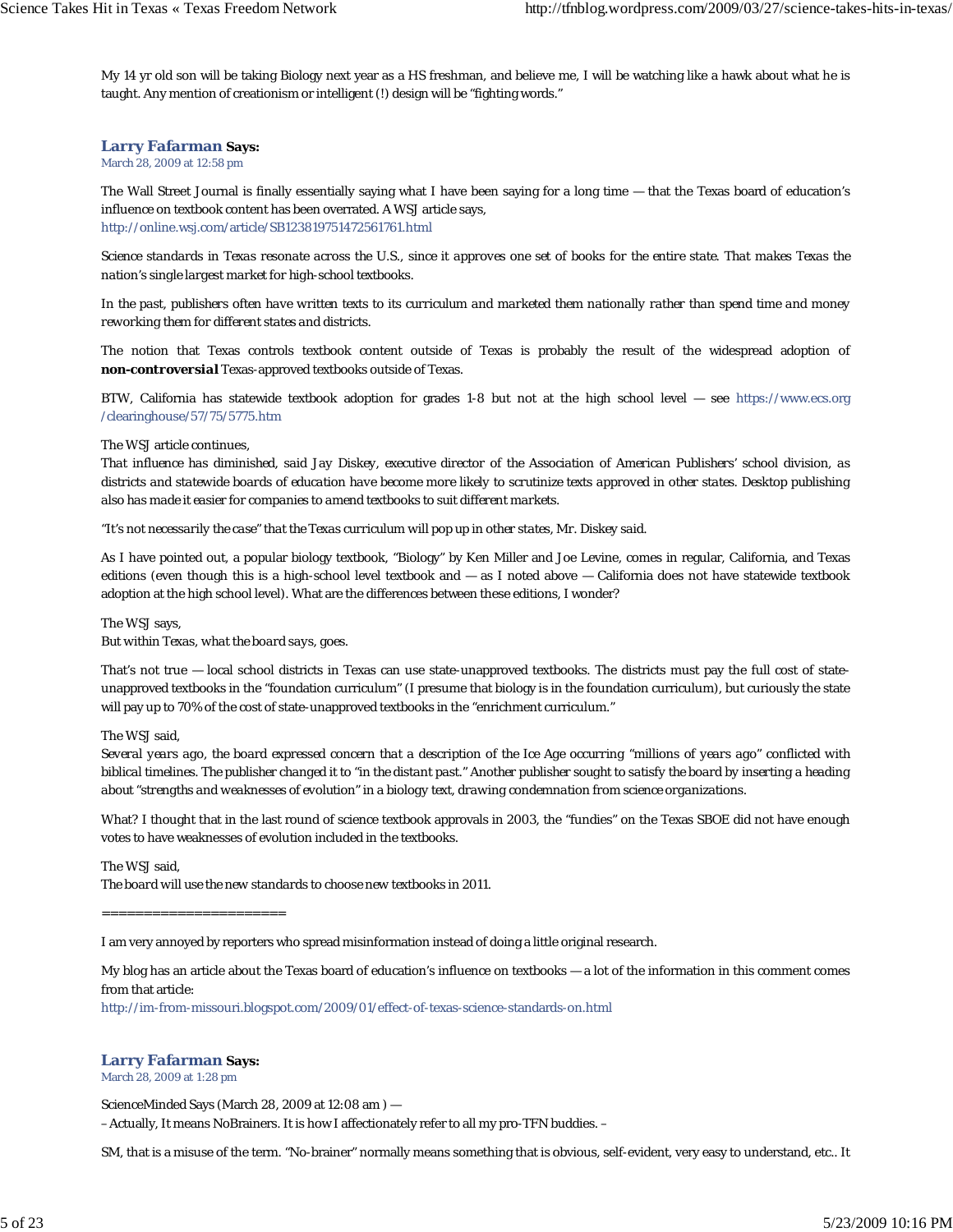means something that does not require the use of one's brain.

Boudica Says (March 28, 2009 at 12:39 pm) —

–My 14 yr old son will be taking Biology next year as a HS freshman, and believe me, I will be watching like a hawk about what he is taught. Any mention of creationism or intelligent (!) design will be "fighting words."–

You Darwinists are really paranoid about anything that does not support Darwinism. A recent national survey of science teachers showed that 25% of respondents spend some time on creationism and intelligent design, though not necessarily teaching them as valid — see

http://im-from-missouri.blogspot.com/2008/08/state-of-evolution-education-in-usa-and.html

BTW, intelligent design is not the only scientific (or pseudoscientific) criticism of evolution. Is "coevolution" a "fighting word"? On my blog, I use coevolution to attack evolution theory –

http://im-from-missouri.blogspot.com/2009/01/summary-of-thoughts-about-co-evolution.html

I wonder why students are not demonstrating in the streets, carrying signs like, "I want to learn about Intelligent Design."

#### **Ben Says:**

March 28, 2009 at 1:40 pm

Larry, like a lot of people here, I simply scroll over your remarks. The problem is, all that scrolling is giving me cramps in my hand. Could you please write shorter comments so I won't have to scroll so much?

Thanks in advice. You are a real pal.

#### **ScienceMinded Says:**

March 28, 2009 at 3:09 pm

Did you guys read Fish Gal's post. I think she only posted once, but it was the best post I've seen this past week. Go Fish Gal!!!

Yours TRULY

#### **ScienceMinded Says:**

March 28, 2009 at 3:12 pm

To Ben: You can use the "Page Down" key on your keyboard. Maybe it would be good to limit posts to less than the equivalent of 1 page.

#### **Ben Says:**

March 28, 2009 at 3:34 pm

Tee hee.

Chortle.

Uh, yeah. Maybe not. Stick to being obnoxious. Your humor doesn't work.

#### **Larry Fafarman Says:**

March 28, 2009 at 8:09 pm

Ben Says (March 28, 2009 at 1:40 pm) –

–. Could you please write shorter comments so I won't have to scroll so much? –

If you Darwinists did not make so many errors, I would not have to write such long comments correcting them.

My use of URL links to my blog and other websites greatly reduces the lengths of my comments.

#### **dtitle Says:**

March 29, 2009 at 12:42 am

Irreducible stupidity – the belief that the myths & legends of illiterate superstitious ex-slaves lost in the desert millenia ago are acceptable as science today, Evolution has evolved way past Darwin. It gives me the giggles to here the term "Darwinists", like most of your dated arguments from the 1950's.

By the way, check your bible… GOD EVOLVES! Man, made in his image evolves too… Creationists are Satans's spawn taking us from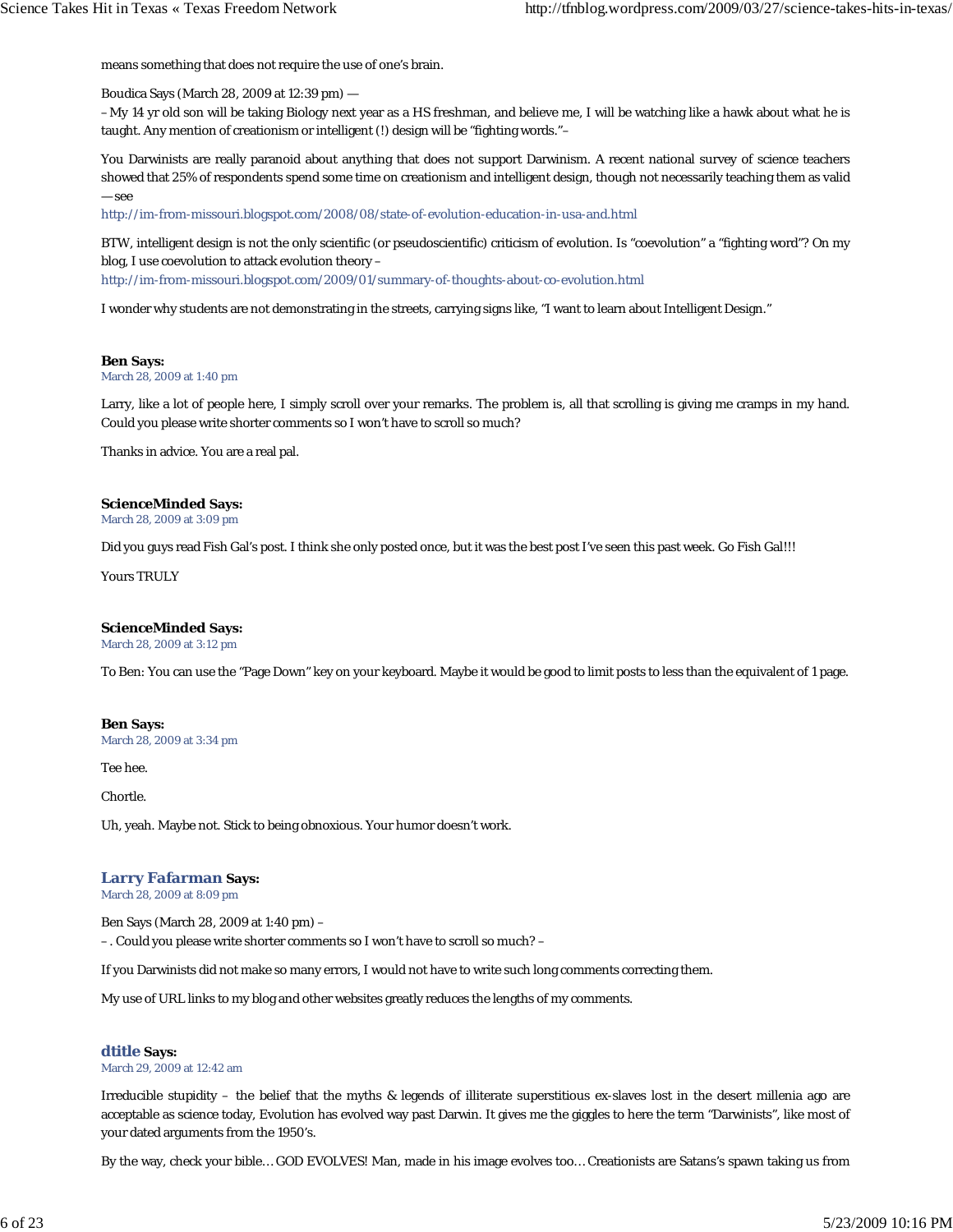the true path of righteousness. God bless St, Darwin for starting us on the true path to God! You creationists better start praying that God evolves enough to forgive your transgressions!

#### **dtitle Says:**

#### March 29, 2009 at 1:43 am

Larry Larry Larry, you best get down on your knees and pray for forgiveness from our Evolving God! The Devil has surely blinded you from seeing the evolution of our Old Testament God to our New Testament God! You are the true no brainier non believer. Repent while you still have time. God Evolves! God Bless St. Darwin!

## **dtitle Says:**

#### March 29, 2009 at 2:30 am

Larry Larry Larry read your blogs.. so many insults hurled at people you don't agree with. Our Evolving God is watching you and your increasing transgressions… Bearing false witness against God… how many commandments have you broken? God help you Larry.. best pray to St. Darwin as well!

#### **dtitle Says:**

#### March 29, 2009 at 2:36 am

Hmmm William Paley back in the 1800's put forth the ID concept, Darwin debunked it in 1859… but you all still repeat it as if it's brand shiny new polyester… better catch up with the new millennium and pray for forgiveness to our Evolving God

#### **dtitle Says:**

March 29, 2009 at 2:40 am

#### Chew on this one ID people

Ironically, Behe's own example, the mousetrap, shows what's wrong with this idea. Take away two parts (the catch and the metal bar), and you may not have a mousetrap but you do have a three-part machine that makes a fully functional tie clip or paper clip. Take away the spring, and you have a two-part key chain. The catch of some mousetraps could be used as a fishhook, and the wooden base as a paperweight; useful applications of other parts include everything from toothpicks to nutcrackers and clipboard holders. The point, which science has long understood, is that bits and pieces of supposedly irreducibly complex machines may have different — but still useful — functions.

#### **dtitle Says:**

March 29, 2009 at 2:42 am

#### and while we are at it

Wells contends that "Darwin's theory cannot account for all features of living things," but then, it doesn't have to. Today scientists explain features of living things by invoking not only natural selection but also additional biological processes that Darwin didn't know about, including gene transfer, symbiosis, chromosomal rearrangement, and the action of regulator genes. Contrary to what Wells maintains, evolutionary theory is not inadequate. It fits the evidence just fine.

#### **dtitle Says:**

March 29, 2009 at 2:45 am

#### And, what the heck, from my own blog

It is quite obvious why the scientific community has rejected creation science. It does not meet with any of the standards that science has set for itself. It is a non-falsifiable, deductivist theory with a supernatural basis that lacks coherence and integrity, is rife with predictive failure and has perverted the process by which theories become science. It simply is not a science and does not, therefore, belong in any science curriculum.

Better start praying to our Evolving God before it's too late folks!

**dtitle Says:** March 29, 2009 at 2:50 am

on a roll here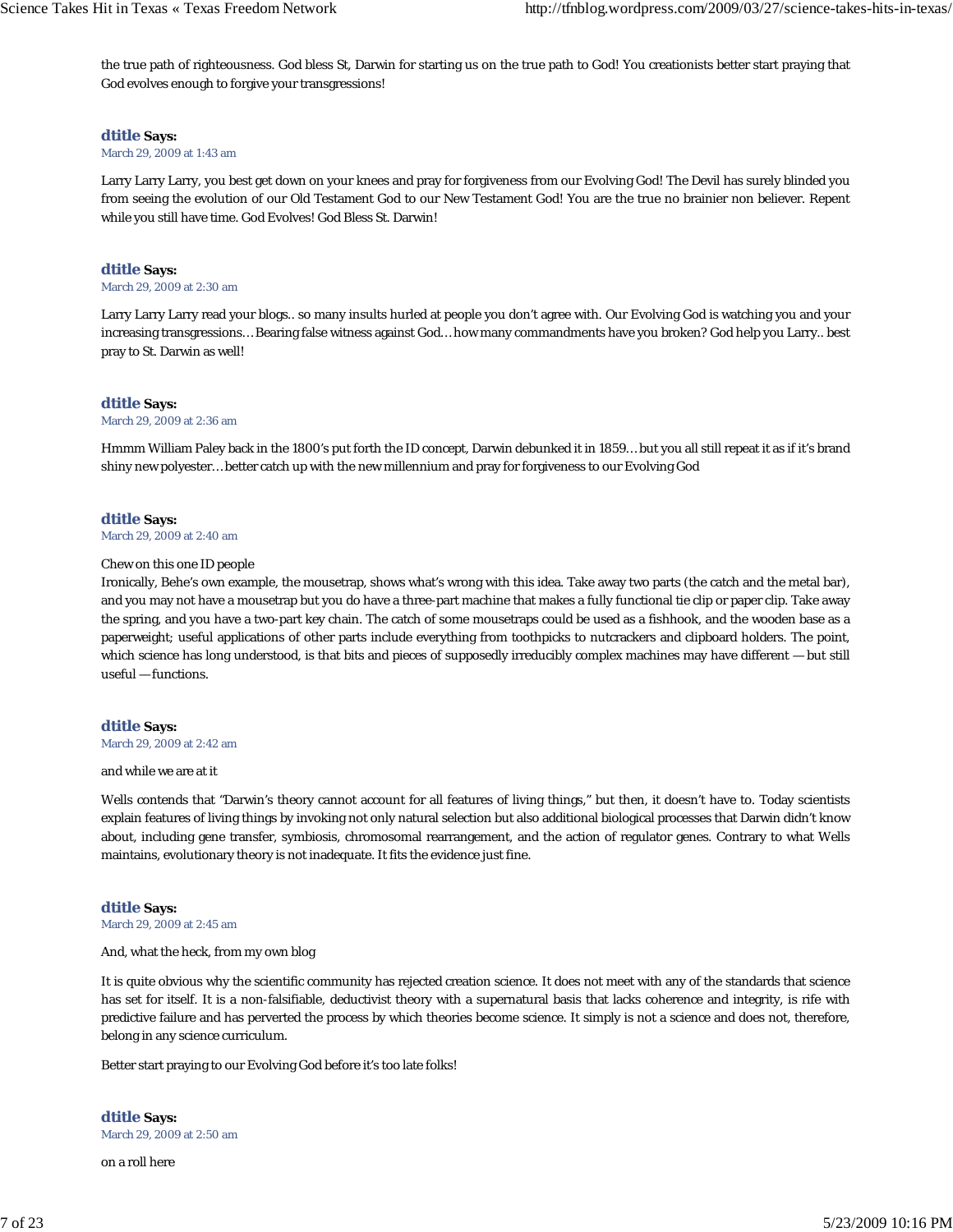"As Christians," writes Dembski, "we know naturalism is false. Nature is not self-sufficient. … Nonetheless neither theology nor philosophy can answer the evidential question whether God's interaction with the world is empirically detectable. To answer this question we must look to science." Jonathan Wells, a biologist, and Michael J. Behe, a biochemist, seem just the CRSC fellows to give intelligent design the ticket to credibility. Yet neither has actually done research to test the theory, much less produced data that challenges the massive evidence accumulated by biologists, geologists, and other evolutionary scientists. Wells, influenced in part by Unification Church leader Sun Myung Moon, earned Ph.D.'s in religious studies and biology specifically "to devote my life to destroying Darwinism." Behe sees the relevant question as whether "science can make room for religion." At heart, proponents of intelligent design are not motivated to improve science but to transform it into a theistic enterprise that supports religious faith.

and as a faith they got it wrong… God Evolves… how many strikes before your out (of heaven?)

#### **dtitle Says:**

March 29, 2009 at 2:54 am

#### Claims of scientific persecution? Expelled!

Expelled claims that Sternberg was "terrorized" and that "his life was nearly ruined" when, in 2004, as editor of Proceedings of the Biological Society of Washington, he published a pro-intelligent design article by Stephen C. Meyer. However, there is no evidence of either terrorism or ruination. Before publishing the paper, Sternberg worked for the National Institutes of Health at the National Center for Biotechnology Information (GenBank) and was an unpaid Research Associate – not an employee – at the Smithsonian. He was the voluntary, unpaid editor of PBSW (small academic journals rarely pay editors), and had given notice of his resignation as editor six months before the Meyer article was published. After the Meyer incident, he remained an employee of NIH and his unpaid position at the Smithsonian was extended in 2006, although he has not shown up there in years. At no time was any aspect of his pay or working conditions at NIH affected. It is difficult to see how his life "was nearly ruined" when nothing serious happened to him. He was never even disciplined for legitimate violations of policy of PBSW or Smithsonian policy. The Claim

"The paper ignited a firestorm of controversy merely because it suggested intelligent design might be able to explain how life began." (Ben Stein, Expelled)

The Facts

Expelled doesn't even get the paper's subject right. The paper was not about how life began; it was about the Cambrian Explosion, which occurred about three billion years later. The greater error is claiming that the discussion of ID generated the controversy. There was an understandable outcry from members of the Biological Society of Washington over the embarrassing publication of what they recognized as poorly-written, inaccurate science in their journal. The argument presented in the Meyer paper had previously been reviewed and rejected by scientists. Seeing this shoddy science in their journal indeed "ignited a firestorm", but not for the reasons given in Expelled. For more on why the paper was bad science, see the review published on the Panda's Thumb blog and the review in the Palaeontological Society Newsletter.

Proceedings of the Biological Society of WashingtonThe first question asked by BSW members was "how did this paper ever get published?" According to the Council of the Biological Society of Washington, Sternberg failed to follow proper procedure in publishing the paper: "Contrary to typical editorial practices, the paper was published without review by any associate editor; Sternberg handled the entire review process. The Council, which includes officers, elected councilors, and past presidents, and the associate editors would have deemed the paper inappropriate for the pages of the Proceedings because the subject matter represents such a significant departure from the nearly purely systematic content for which this journal has been known throughout its 122-year history." The BSW withdrew the paper in embarrassment, emphasizing that the paper was substandard science. It commented that the society endorsed "a resolution on ID published by the American Association for the Advancement of Science (http://www.aaas.org/news/releases /2002/1106id2.shtml), which observes that there is no credible scientific evidence supporting ID as a testable hypothesis to explain the origin of organic diversity. Accordingly, the Meyer paper does not meet the scientific standards of the Proceedings."

Though Sternberg claimed that he was the best qualified to handle the review process, science blogger Ed Brayton notes that this is not the case:

Systematics (the study of taxonomy) is the subject of the PBSW and it is the subject of Sternberg's expertise, but it is not the subject of Meyer's paper. The primary subject of the paper is the Cambrian explosion and, ostensibly, bioinformatics as it pertains to the origin of the higher phyla. This is not the focus of Sternberg's research, nor does it have much of anything to do with systematics other than an obligatory discussion of how many phyla and sub-phyla originated during the Cambrian. The most appropriate reviewers, then, would be paleontologists. Among the associate editors at the time (and still today) was Gale Bishop, an expert in invertebrate paleontology. There were three other specialists on invertebrates among the associate editors as well, including current PBSW editor Stephen Gardiner, Christopher Boyko and Janet Reid, all specialists in invertebrate zoology (the Cambrian fauna was almost entirely made up of invertebrates). Yet Sternberg felt no need to let any of those people, all more qualified than him on the subject, even look at the paper, or even make them aware of its existence. He may not have been under any formal obligation to send the article to someone with a specialty in Cambrian paleontology, but that is both the professional and the ethical thing to do.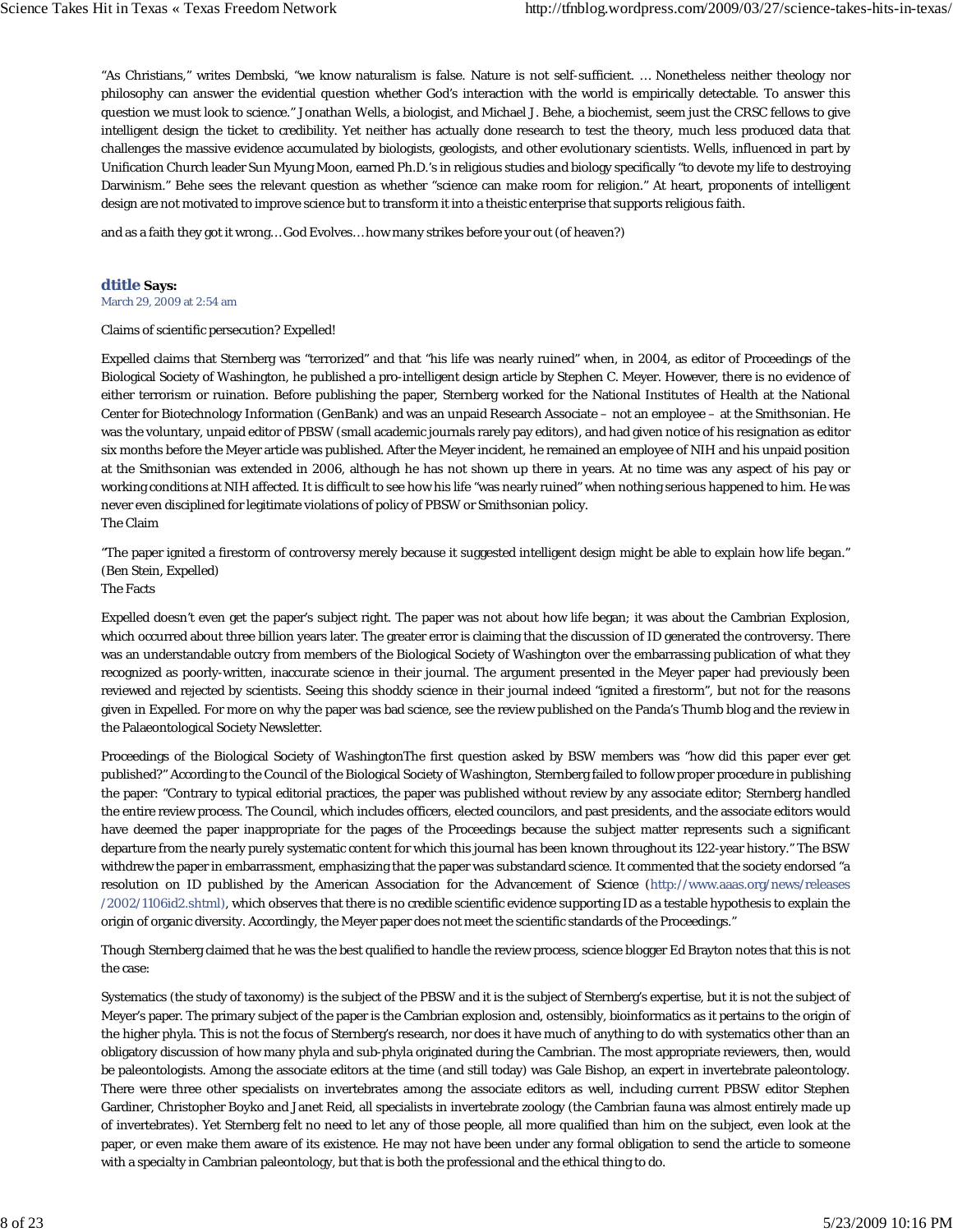The fact that Sternberg published the Meyer paper in his second-to-last scheduled issue as editor, and that he didn't follow normal procedure, suggests that he knew that his actions and the paper would be seen as objectionable by his fellow scientists. The Claim

"In October, as the OSC complaint recounts, [Sternberg's supervisor] Mr. Coddington told Mr. Sternberg to give up his office and turn in his keys to the departmental floor, thus denying him access to the specimen collections he needs." (Wall Street Journal editorial, linked from Expelled website)

The Facts

According to Coddington in a January 2005 communication, "Well prior to the publication of the Meyer article and my awareness of it, I asked him and another Research Associate to move as part of a larger and unavoidable reorganization of space involving 17 people and 20 offices. He agreed. I offered both individuals new, identical, standard Research Associate work spaces. The other accepted, but Dr. von Sternberg declined and instead requested space in an entirely different part of the Museum, which I provided, and which he currently occupies."

The Smithsonian wrote a letter to the Wall Street Journal, observing, "Dr. Sternberg's characterization of his work conditions and treatment at the Smithsonian is incorrect. He was never denied office space, keys or access to the collections."

In a January 30, 2006, letter responding to Sternberg's concerns, Smithsonian Deputy Secretary & Chief Operating Officer Sheila Burke explained:

"As you know, as part of an effort to enhance security at the Museum, all researchers were asked to return their keys in 2004, and were issued coded identification badges to provide access to non-public areas. The badge you were issued, which provides general access to doors and elevators, is still operative. If you have any problems gaining access to conduct your research, however please contact the Security office at NMNH. In accordance with NMNH policy, please return your old keys as soon as possible to your sponsor, Dr. Vari."

In short, Sternberg has turned two bits of bureaucratic minutiae affecting an entire division of the museum – a switch from keys to ID badges and a routine shuffling of office space – into a conspiracy to undermine him personally. EXPELLED

#### **dtitle Says:**

March 29, 2009 at 3:01 am

## Claims of scientific persecution? Expelled

Expelled claims that Iowa State University astronomy professor Guillermo Gonzalez was denied tenure because of his views on intelligent design. However, this shows a naïve and distorted understanding of the tenure process at a major research university. The tenure process involves intense scrutiny of a candidate's accomplishments in order to assess his future potential; the beliefs or extraacademic opinions held by the candidate are not a factor. Gonzalez's academic record is not as golden as Expelled would have you believe, and due process was rendered at every level of appeal. ISU was justified in rejecting his application for tenure. The Claim

"Normally, it is not especially difficult to attain tenure at ISU. In 2007, 91 percent of tenure applications were approved." (Klinghoffer, D. (2007) Tenure Trouble. Weekly Standard: 8 June. Linked from the Expelled website) The Facts

Iowa State UniversityGaining tenure at a major research institution is never easy. The stakes – employment protection from dismissal without due cause – are very high, and it is appropriate that candidates should face intense scrutiny. Each department at ISU determines tenure independently, so it is inappropriate to look at average tenure rates across the entire university. Professors who receive negative evaluations, or who know that they are underperforming for other reasons, often start looking for employment elsewhere before their tenure review. This makes statistics on approval of university-wide tenure decisions less valuable than the Weekly Standard article would have you believe. Of the twelve candidates considered for tenure in Gonzales's department (physics) in the last decade, four were denied tenure, only a 66% approval rate. (Brumfiel, G. 2007 Darwin sceptic says views cost tenure. Nature, published online: 23 May. Subscription required.)

According to ISU, Gonzalez's tenure decision was based on "refereed publications, his level of success in attracting research funding and grants, the amount of telescope observing time he had been granted, the number of graduate students he had supervised, and most importantly, the overall evidence of future career promise in the field of astronomy." As documented below, the university had grounds to conclude that the early promise of Gonzalez's career was not being met. The Claim

"According to a Smithsonian/NASA astrophysics database, Gonzalez's scientific articles from 2001 to 2007 rank the highest among astronomers in his department according to a standard measure of how frequently they have been cited by other scientists. He has published 68 peer-reviewed articles, which beat the ISU department's standard for tenure by 350 percent. He has also co-authored a standard astronomy textbook, published by Cambridge University Press, which his faculty colleagues use in their own classes."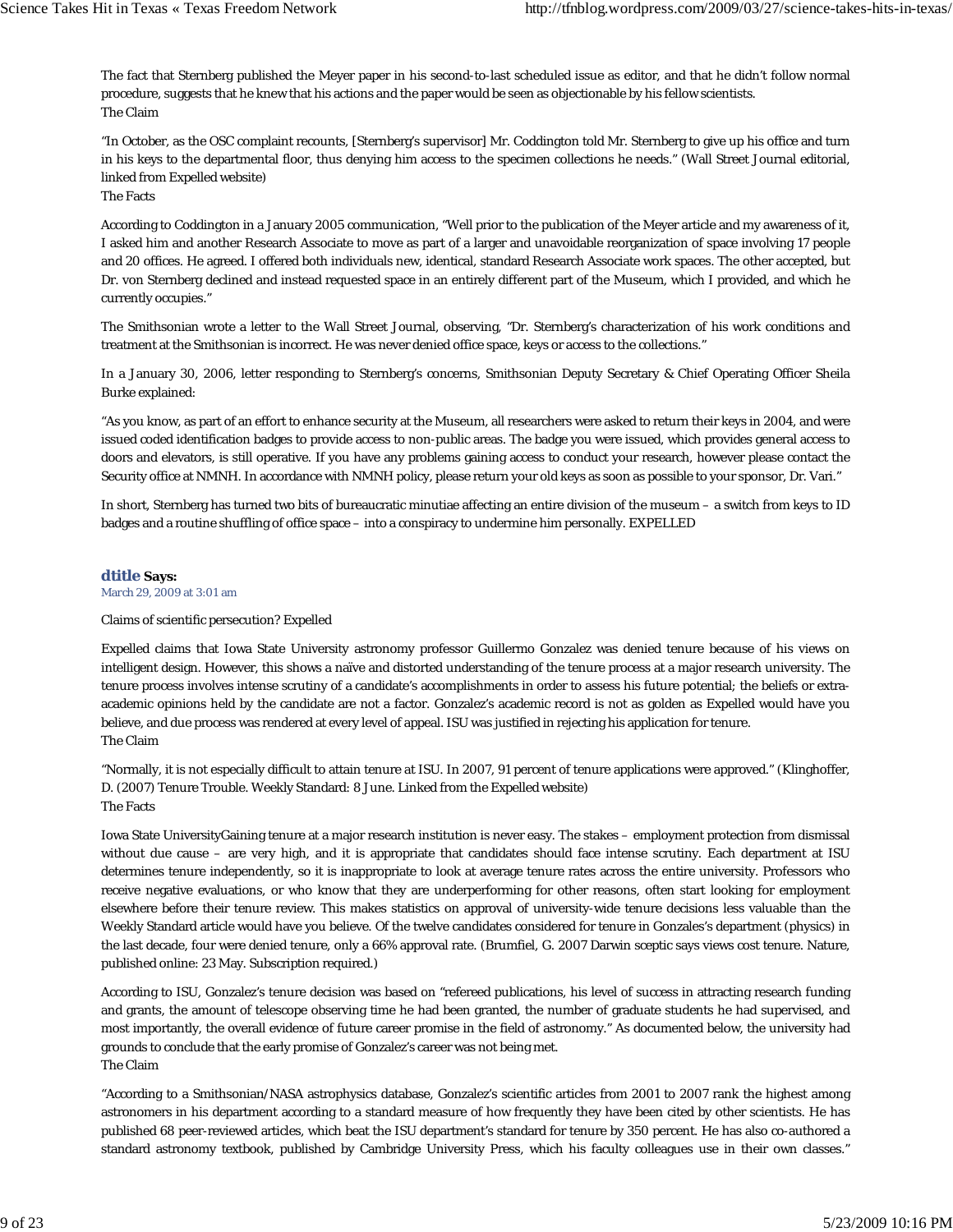(Klinghoffer, D. (2007) Tenure Trouble. Weekly Standard: 8 June. Linked from the Expelled website) The Facts

Gonzalez's publication output dropped steadily during his time at ISU. The work he did publish was based on re-evaluations of data he had previously collected or analyses of other people's data.

An assessment by the Chronicle of Higher Education (subscription required) found that:

…a closer look at Mr. Gonzalez's case raises some questions about his recent scholarship and whether he has lived up to his early promise. …

Under normal circumstances, Mr. Gonzalez's publication record would be stellar and would warrant his earning tenure at most universities, according to Mr. Hirsch [a scholar who analyzed the publication record]. But Mr. Gonzalez completed the best scholarship, as judged by his peers, while doing postdoctoral work at the University of Texas at Austin and at the University of Washington, where he received his Ph.D. His record has trailed off since then.

"It looks like it slowed down considerably," said Mr. Hirsch…. "It's not clear that he started new things, or anything on his own, in the period he was an assistant professor at Iowa State."

That pattern may have hurt his case. "Tenure review only deals with his work since he came to Iowa State," said John McCarroll, a spokesman for the university.

When considering a tenure case, faculty committees try to anticipate what kind of work a professor will accomplish in the future. "The only reason the previous record is relevant is the extent to which it can predict future performance," said Mr. Hirsch. "Generally, it's a good indication, but in some cases it's not."

David L. Lambert, director of the McDonald Observatory at Texas, supervised Mr. Gonzalez during his postdoctoral fellowship there in the early to mid-1990s. … [H]e is not aware of any important new work by Mr. Gonzalez since he arrived at Iowa State, such as branching off into different directions of research. "I don't know what else he has done," Mr. Lambert said. …

Mr. Gonzalez said he does not have any grants through NASA or the National Science Foundation, the two agencies that would normally support his research…. He arrived at Iowa State in 2001, but none of his graduate students there have thus far completed their doctoral work

That even Gonzalez's former academic advisors expressed doubts about his performance at ISU suggests that this is a serious issue. It is worth noting that the decline in his publication rate corresponds to the time when he started putting time into an intelligent design project that has produced no peer-reviewed results. This includes his work on The Privileged Planet and his collaboration with old-earth creationist Hugh Ross from the ministry Reasons to Believe (for instance: http://www.firstthings.com /article.php3?id\_article=2612 and http://www.reasons.org/resources/fff/2002issue09/index.shtml#rare\_sun).

According to another analysis of his publication record which includes a graph of his publication productivity:

Gonzalez had a very successful postdoc with a good research group, and that carried over to his first faculty appointment at University of Washington, where he continued to collaborate with his old colleagues from his Ph.D. and postdoc. However, he peaked in 1999, and the decline began even while he was still at the University of Washington. Even more pronounced than the drop in publications is the complete bottom-out in first authorships that is almost sustained throughout his entire probationary period leading up to tenure.

So ISU Physics [would be] stuck with a guy who publishes hardly any papers as primary author, whose publication list contracts once he strikes out on his own, and, perhaps most importantly, who doesn't publish with new colleagues. New tenure-track investigators … absolutely MUST take an active role in pursuing one another's research interests in order to stretch meager funds as far as possible.

In addition to his declining publication record and his failure to mentor graduate students to completing their programs, it is also notable that Gonzalez brought in far fewer research grants than his colleagues. The average tenured faculty in the ISU physics and astronomy department brought in \$1.3 million in grants during their first six years. Gonzalez brought in, at most, \$200,000 during the same amount of time, \$64,000 of which was used to pay a doctoral student at a different university and \$58,000 of which was for his intelligent design book The Privileged Planet. In 2007, Gonzalez told the Ames Tribune that "he was told, beginning with his three-year tenure review in 2004, that he needed to bring in more research funding. He added he heard the same message in reviews every year since, as well. He has made the effort, he said, submitting two grant applications per year, but to no avail."

## **dtitle Says:**

March 29, 2009 at 3:02 am

Claims of scientific persecution? Expelled!

Expelled claims that Caroline Crocker was fired because she mentioned Intelligent Design in a class she was teaching. However, the evidence says otherwise. While there may have been grounds to fire her with cause, Crocker was not fired and continued to teach her course after student complaints; in addition, she did not just "mention" intelligent design, but rather was teaching demonstrably false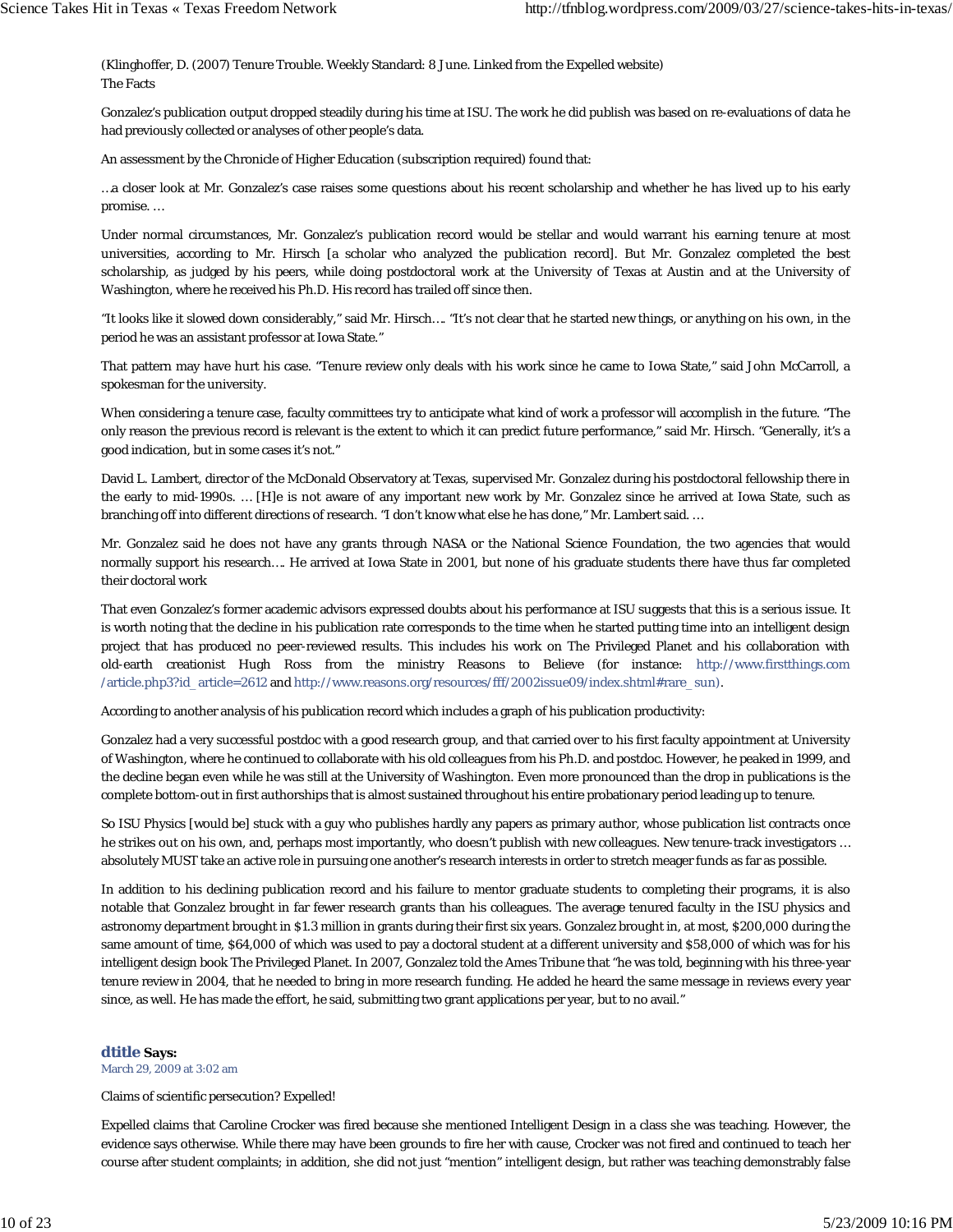creationist material. We do not know for certain why Crocker was not re-hired for her non-tenure track job. Such positions carry no promise that contracts will be renewed. Only tenure-track jobs come with such an expectation, and only tenured professors have a guarantee of employment.

The Claim

"After she simply mentioned Intelligent Design in her cell biology class at George Mason University, Caroline Crocker's sterling academic career came to an abrupt end." (Ben Stein, Expelled)

"[My supervisor] said 'nonetheless you have to be disciplined', and I lost my job." (Caroline Crocker, Expelled) The Facts

George Mason University, photo from The Fairfax County Economic Development AuthorityExpelled makes it sound as if Crocker was immediately removed (expelled, even) from the George Mason University classroom. On the contrary, she completed teaching the course in the normal fashion, even after student complaints and whatever "discipline" followed that meeting with the supervisor. Crocker's position at George Mason University (GMU) was a non-tenure track contract position in which the employee teaches on a course-by-course basis for a set length of time, with no guarantee of a renewal. Universities commonly use such "contingent faculty", and, while not being brought back for another term may be the result of inadequate performance, it most commonly is the result of staffing needs: whether or not an individual's expertise is needed at a particular time, or whether regular faculty can handle the load for the particular semester. Tenured and tenure track faculty make up only 31.9% of university teaching jobs in the United States, so Crocker's situation was not unusual. In fact, overlapping with her contract at GMU, she held another contract position to teach at Northern Virginia Community College.

Despite claims of being fired, Crocker was allowed to continue teaching and complete her GMU contract after the Department became aware of her ID instruction through student complaints. She was instructed to not teach about intelligent design and creation science, which was not part of the curriculum of the courses she had been hired to teach. Academic freedom does not mean the freedom to teach about anything you want, regardless of the expected content of your courses. And, far from having her academic career "come to an abrupt end", after leaving GMU, Crocker taught at NVCC, and additionally acquired in 2006 a postdoctoral position at the Uniformed Services University in Bethesda, MD, working on T-cell signal transduction – an actual scientific investigation – suggesting that her reputation as a scientist was unaffected by the controversy over intelligent design. The Claim

"Not only did she lose her job at George Mason, this highly qualified researcher suddenly found herself blacklisted, unable to find a job anywhere." (Ben Stein, Expelled) The Facts

Neither Expelled nor Crocker offer any basis for the claim that she was blacklisted. Visiting lecturers lead a difficult existence in an era when there are more Ph.D.s being granted than there are tenured positions at universities. Were she blacklisted, it's hard to know why she would even be getting interviews.

Indeed, if she were blacklisted, we would not expect her to have had regular employment after leaving GMU. But after her contract at GMU ended and the controversy about her teaching methods surfaced, Dr. Crocker continued in another adjunct faculty position at Northern Virginia Community College (NVCC), where she continued to teach demonstrably false science, as well as creationism, and was even profiled in an article at The Washington Post to which she willingly contributed.

In January 2006, she began a year as a postdoc at the Uniformed Services University, where she researched and taught molecular biology techniques. Currently, Crocker has a job associated with intelligent design: she is employed as the executive director of the Intelligent Design and Evolution Awareness (IDEA) Center, a national ID group for students, and, according to her web site, offers lectures to "churches and educational institutions" for fees ranging from \$1,000 to \$5,000. If she prefers now to work full-time promoting ID and her religious views, she is certainly entitled to do so. But that may be a preference rather than a necessity. In any regard, she continued to hold academic jobs after leaving GMU, so she could hardly have been blacklisted, nor does she offer any documentation for this very serious charge.

The Claim

"And I said I mentioned Intelligent Design on a couple of slides but I did not teach creationism" (Caroline Crocker, Expelled) The Facts

In the above-mentioned article in the Washington Post, Crocker is described teaching her students a laundry list of discredited Creationist arguments. In a video on the Coral Ridge Ministries site, several of Crocker's slides are shown. Though it's not known whether Crocker used the same slides while teaching at George Mason, the Washington Post article provides evidence that they were part of her Northern Virginia Community College lectures. Her use of these slides suggests that Crocker shows either a shocking ignorance of evolutionary science, or a rather shameless willingness to distort the evidence.

The following are just a small sample of her erroneous and clearly creationist claims:

\* Archeopteryx [sic] is a bird (like an Ostrich), not a reptobird

\* Only one complete fossil, and has been questioned as a fraud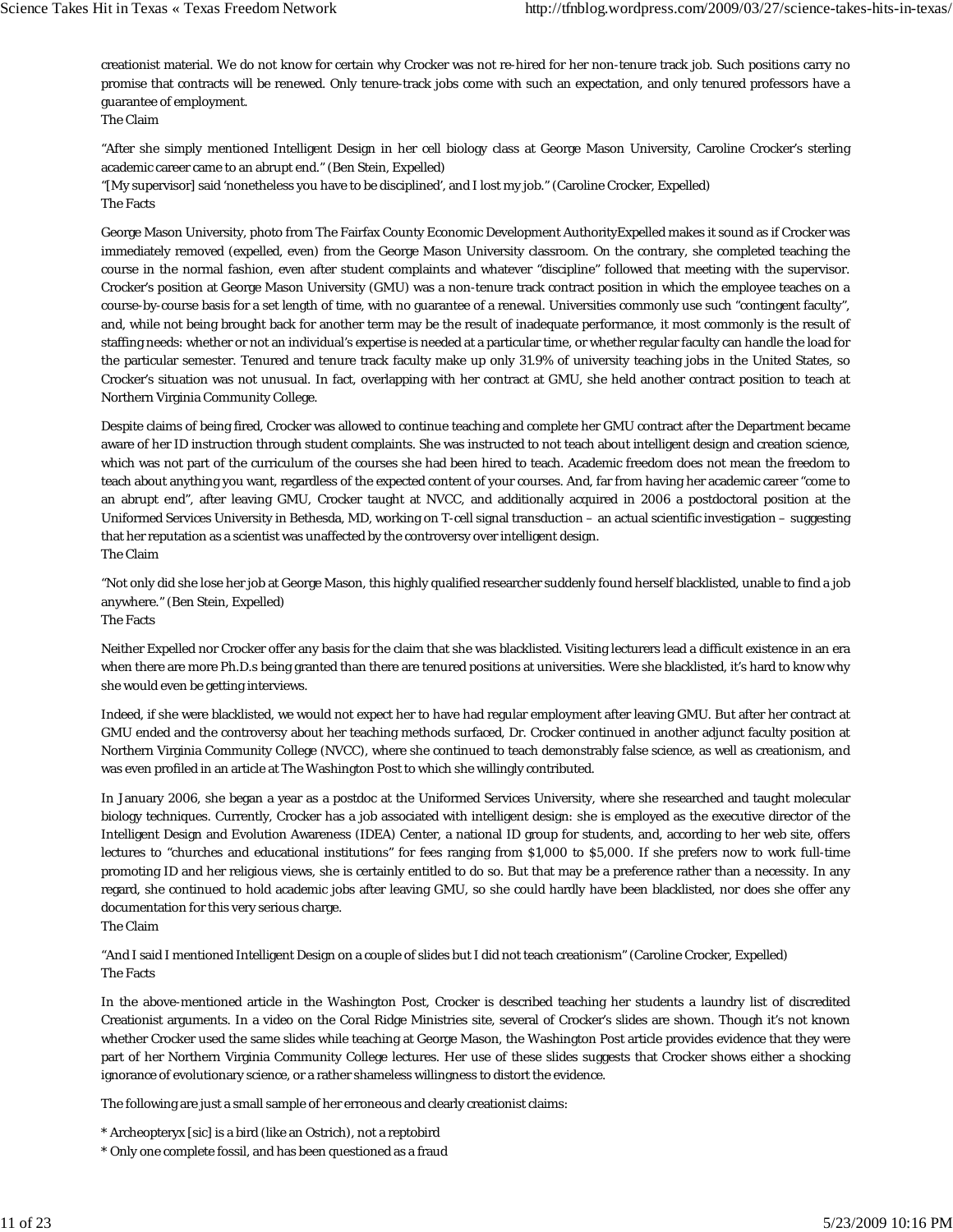Archaeopteryx is indeed classified as a bird by scientists, but it is a transitional form because it possesses traits characteristic of birds and other traits characteristic of the ancestors of birds. Like dinosaurs, it has teeth and a long bony tail, as well as many other characteristics which modern birds lack, but it possesses feathers and other adaptations to flight, like birds. (See http://www.talkorigins.org/faqs/archaeopteryx/info.html#features) Note that "reptobird" seems to be a term entirely of Crocker's invention.

Contrary to what Dr. Crocker's slide suggests, there are several well-preserved Archaeopteryx fossils, and while it is true that two non-paleontologists (astronomers!) claimed in the 1980s that the original fossil was a fraud, the allegation was quickly disproved. Even Answers in Genesis, the pre-eminent Creationist organization, lists this as a creationist argument against evolution that should not be used, because it was so easily disproven.

## Eohippus is same as modern-day hyrax

EohippusThis argument also has a long creationist history, and is equally erroneous. Eohippus is an extinct member of the horse family, while the hyrax is a modern, rabbit-sized, mammal living in the Middle East and Africa. They were part of an early radiation of African mammals and are more closely related to elephants than to horses. Even a brief consideration of skulls makes it clear that these are two completely different animals. The rest of the skeleton and soft tissues also help differentiate hyraxes from horses. A noble steed?

In another slide, titled "Scientists are confused", Crocker offers the following quote:

Gould and Eldridge [sic] (evolutionists): "There is no validation of the position that speciation causes significant morphological change."

Gould never wrote these words. Crocker's dishonest quotation follows from a long tradition of creationists misusing quotations from legitimate scientific sources – a problem we also find in Expelled.

Gould actually said "But continuing unhappiness, justified this time, focuses upon claims that speciation causes significant morphological change, for no validation of such a position has emerged." (Gould, SJ and Eldredge, N, "Punctuated equilibrium comes of age" Nature 366, 223-227, 1993). In other words, there is a question of the order in which speciation and physical diversification take place, not "confusion" over whether any link exists between such diversification and speciation. Crocker's erroneous quotation and mischaracterization of the author's intent show poor scholarship, and encourage her students to misunderstand key concepts.

The Washington Post article discussing Crocker's lecture at Northern Virginia Community College reveals her relying upon several more creationist talking points, all of which have been thoroughly debunked. These include:

Crocker "told the students there were two kinds of evolution: microevolution and macroevolution. Microevolution …easily seen in any microbiology lab… is … quite different from macroevolution. No one has ever seen a dog turn into a cat in a laboratory."

No evolutionary biologist ever proposed that "dogs turn into cats in a laboratory", and ironically, this would be disproof of evolution! Such rapid changes are exactly contrary to any expectation of evolutionary processes. Dogs and cats do share a common ancestor, but can no more turn into one another than you can transform into your cousins. If Crocker doesn't understand that, she is stunningly ignorant of basic evolutionary theory, and she has no right to force her ignorance on students. Furthermore, her misrepresentation of the "micro/macro" distinction is a standard creationist distortion of evolutionary theory.

Biologists use "macroevolution" to describe the broad patterns and trends of the evolution and diversification of life over long stretches of time. Macroevolution includes such subjects as extinction, speciation, changes in traits over time, rates of change, adaptive radiation, and similar processes. To creationists, macroevolution is the change from one "kind" (in the Biblical sense of "created kind") to another, such as "a dog turning into a cat." Microevolution refers to changes in gene frequencies within a species. Microevolution is not "quite different" from macroevolution: microevolution is a necessary part of macroevolution, as the combined effect of microevolutionary changes produces macroevolutionary patterns. Despite Crocker's claim, macroevolution and microevolution do not exhaust the possibilities: there are evolutionary processes which are neither microevolutionary nor macroevolutionary.

Creationists accept microevolution, but, as in Crocker's lecture, reject macroevolution. Crocker's statement implies that microevolution is the primary evidence for macroevolution, when there is significant and overwhelming evidence for the latter in geology, biogeography, biochemistry, anatomy and genetics. For her to teach this would be further miseducation of her students.

In the 1950s, she said, scientists Stanley Miller and Harold Urey ran electricity through a soup of chemicals to show how chemicals on the early Earth could assemble themselves into the building blocks of life."… Crocker said that subsequent research had shown that chemicals used in the experiment did not exist on Earth 4 billion years ago. "The experiment is irrelevant, but you still find it in your books," she said.

Crocker's recitation of standard creationist attacks on origin of life research doesn't even accurately regurgitate their false claims! Informed creationists do not deny, as she does, that "chemicals used in the experiment did not exist on Earth 4 billion years ago," they deny that the atmospheric conditions of the Miller-Urey experiments accurately modeled the Earth's early atmosphere. Crocker presents this information as evidence that scientists are clinging to inaccurate experiments to prop up a failed theory. She ignores the results of the past 50 years of origin of life research. In the specific case of the Miller-Urey experiment, scientists have re-run the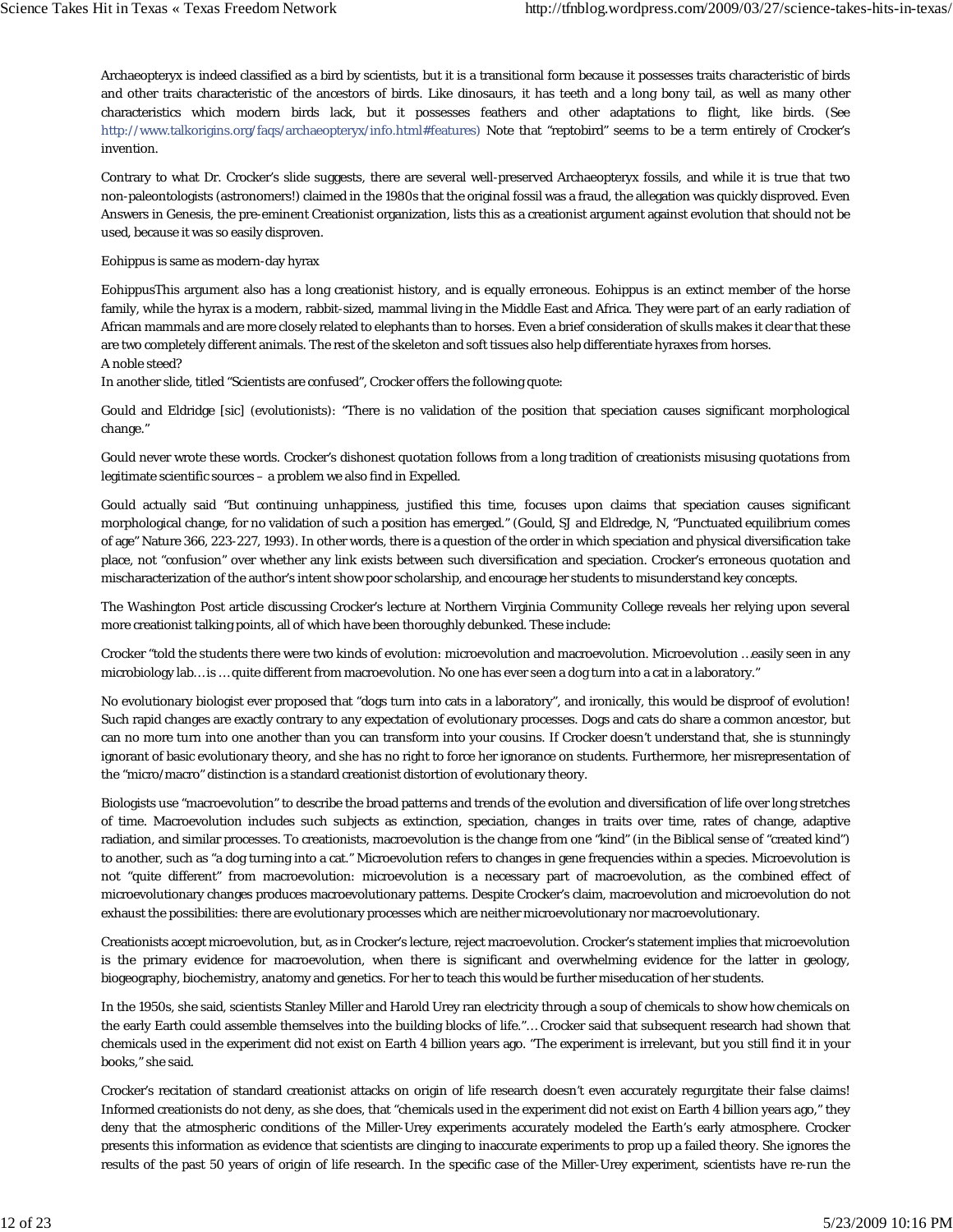experiment with revised conditions and obtained similar results.

She cited another experiment, involving researcher Bernard Kettlewell, who produced pictures of variously colored peppered moths on tree trunks to show that when the moths were not well camouflaged, they were more likely to be eaten by birds — a process of natural selection that influenced the color of the moths. "This comes from your book — it is not actually true," Crocker said. "The experiment was falsified. He glued his moths to the trees."

Another creationist shibboleth drawn from the discredited intelligent design book, Icons of Evolution, the "peppered moth experiment is a fraud" argument has been debunked for several years. Whether and under what circumstances moths were glued in place is a distraction from the main point of Kettlewell's (many) experiments which explained why the frequencies of light colored and dark colored moths changed in different areas in Great Britain. Kettlewell contended that birds differentially preyed upon moths that contrasted against different backgrounds, resulting in more dark colored moths in polluted areas and more light colored moths in cleaner areas. The staged photos of moths glued to a surface were to illustrate that dark and light forms of the moths contrast against light and dark backgrounds. Kettlewell additionally glued moths to trees to test whether birds ate this species of moth (they do). Peppered Moths

But what Crocker and other creationists avoid reporting is that no moths were glued to trees during the actual experiments that clearly demonstrated natural selection for light and dark varieties in different environments. Thus, Crocker was lying to the students – or was profoundly ignorant of Kettlewell's research – in claiming that "the experiment was falsified." And in fact, while scientists have questioned certain aspects of Kettlewell's methodology, none doubt that his ultimate conclusion is accurate, and a recent replication of the experiments confirmed the original findings.

The journalist asked Crocker "whether she was going to discuss the evidence for evolution in another class. She said no. … she saw her role as trying to balance the 'ad nauseum' pro-evolution accounts that students had long been force-fed." Her job at NVCC was not to "balance" the students' experience, but to provide them with an accurate introduction to modern biology. Because evolution is an important part of any beginning biology course, she failed to teach the curriculum, and short-changed her students by not teaching them standard science in favor of a lot of misinformation. That alone would have provided NVCC grounds for dismissal, had they sought them. If she took the same approach at GMU, they too would have been justified in firing her outright, though they did not.

It is entirely possible and even likely that Caroline Crocker was let go at the end of her contracts by George Mason University and Northern Virginia Community College simply for staffing reasons: such is often (and many times, unfortunately) the fate of contingent faculty. GMU, in fact, has made this claim. But if Crocker was unable or unwilling to teach accurate science, and there is evidence of this, an institution would have been entirely justified in making a negative evaluation and not renewing her contract. Caroline Crocker is not a victim of scientific persecution, but the students who took her courses are victims of misinformation.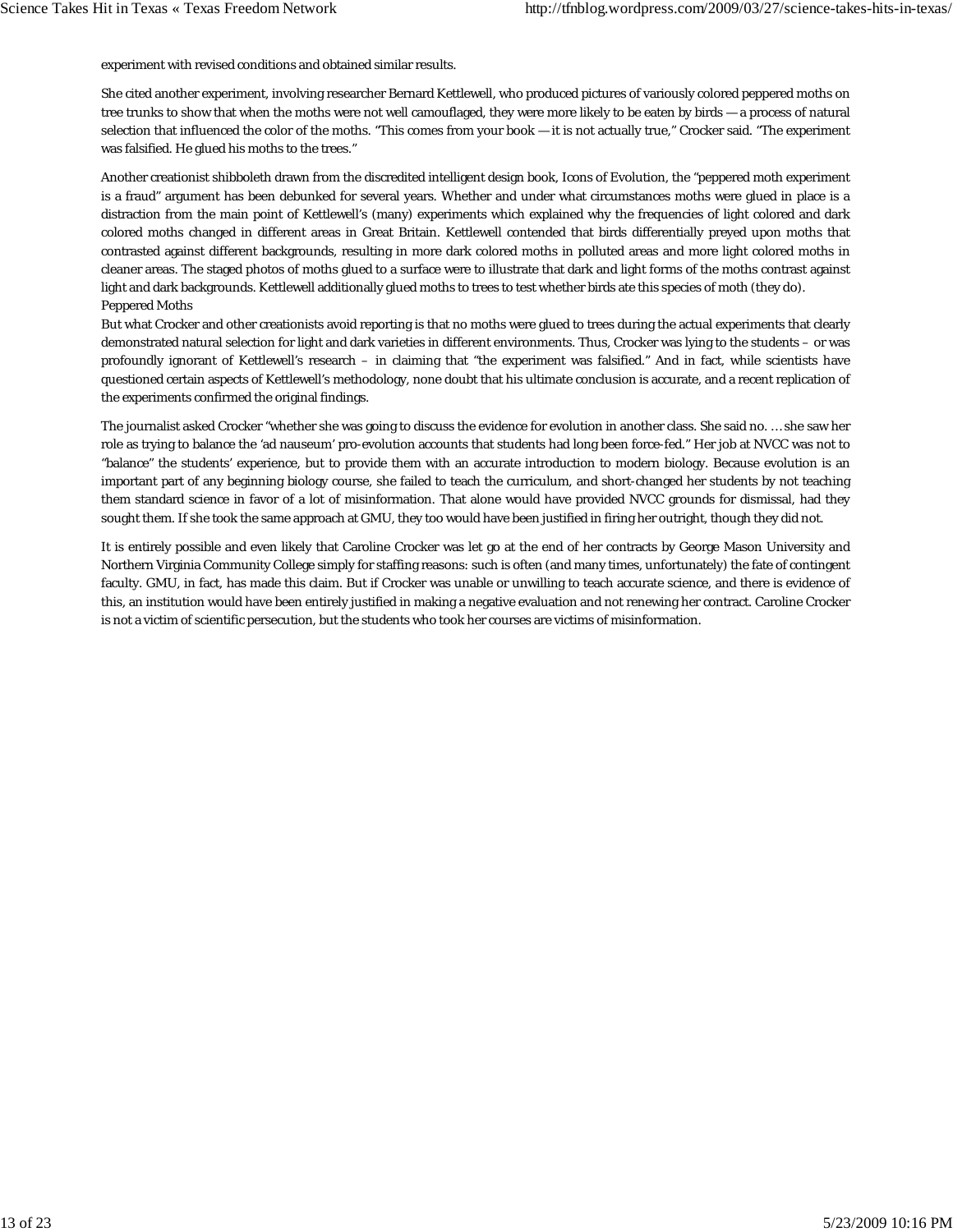**dtitle Says:**

March 29, 2009 at 3:03 am

Claims of scientific persecution? Expelled!

"A few months after this interview Baylor University shut down his research website once they discovered a link between his work and intelligent design." (Ben Stein, Expelled)

The Facts

Baylor UniversityRobert Marks's "Evolutionary Informatics Laboratory" website – touting intelligent design – was originally hosted on a Baylor University server. Concerned that the material on the website misleadingly suggested a connection between the intelligent design material and Baylor, administrators temporarily shut the website down while discussing the issue with Marks and his lawyer. Baylor was willing to continue hosting the website subject to a number of conditions (including the inclusion of a disclaimer and the removal of the misleading term "laboratory"), but Marks and Baylor were unable to come to terms. The site is currently hosted by a third-party provider.

This was not Baylor's first conflict with intelligent design. In 1999, the Michael Polanyi Center, a two-person ID think tank unaffiliated with Baylor's science or religion departments, was established at the university. Though the center only existed independently for about a year, it caused significant discord among faculty, many of whom were concerned that Baylor's excellent reputation for scientific research would be damaged by an association with ID. In October 2000, the center was integrated into Baylor's Institute for Faith and Learning, and shortly afterwards its director, William Dembski, was demoted for his failure to work collegially with other faculty, as indicated in a press release from Baylor University. Dembski was listed as an associate on Marks's Evolutionary Informatics Laboratory website.

Given this history, it was consistent for Baylor to be sensitive to attempts to portray it as sponsoring intelligent design: the science departments have been reluctant to be associated with a field they consider unscientific, and the issue has been a source of strife at Baylor for several years. In any event, the worst that happened to Professor Marks was that he had to remove his web site from Baylor's webserver. In no other way was his free speech impinged, nor have his work conditions changed in any way: he remains a Distinguished Professor of Electrical and Computer Engineering at Baylor, holding a full professorship in the School of Engineering and Computer Science. He continues to teach his courses and conduct research. Where is the harm?

## **dtitle Says:**

March 29, 2009 at 3:05 am

#### Claims of scientific persecution? Expelled!

"I was not taking a position in favor of creationism, I was writing about intelligent design…. And having merely written on a subject was enough to put you on this blacklist. If you give any credence to it whatsoever, which means just writing about it, you're just finished as a journalist." (Pamela Winnick, Expelled)

The Facts

Winnick's earliest known writing on intelligent design appeared in the Pittsburgh Post-Gazette during the adoption of the Pennsylvania science education standards in late 2000. At the time, her articles regularly used phrases and characterizations about evolution that derived from intelligent design talking points. Her position did not necessarily support intelligent design in particular, but communicated the general notion that "fairness" required access to the marketplace of ideas and that students were somehow poorer for not hearing about intelligent design (and similar alternatives that falsely claimed scientific status).

However, this relatively innocuous coverage was only the beginning. In February 2001, Winnick interviewed intelligent design proponent Michael Behe with a collection of softball questions and presented his answers uncritically. Later that year she wrote a review of PBS's Evolution series where she criticized it for not covering "the Intelligent Design movement, which began about a decade ago when serious scientists – many with doctorates from prestigious universities – began to tackle evolution on scientific grounds." This is not "just writing about" intelligent design. This is an endorsement.

So Winnick was advocating intelligent design. Even so, this sounds like a poor basis for being blacklisted as a journalist – but there is no evidence that this ever happened. As a supposedly "blacklisted" reporter, Winnick continued to write for the Pittsburgh Post-Gazette until August 2002, almost two years after she began her supposedly career-ending articles on intelligent design; she continues to write occasional guest columns for them (including an anti-evolution opinion piece in December 2005), and has written recent articles for the Weekly Standard and the Wall Street Journal.

She also wrote a book, A Jealous God: Science's Crusade Against Religion, published in 2005, which was described by the foundation funding her research as "analyzing why there seems to be little tolerance for teaching creationism in America." The book received a negative review from a writer at her previous employer, the Post-Gazette – which nonetheless still publishes her work.

So no evidence was presented in Expelled that Winnick was blacklisted as a journalist, and there's evidence to the contrary. She may have been criticized for her shoddy journalism or for advocating bad science – Jeffrey Shallit describes her book as "not a fair, reliable,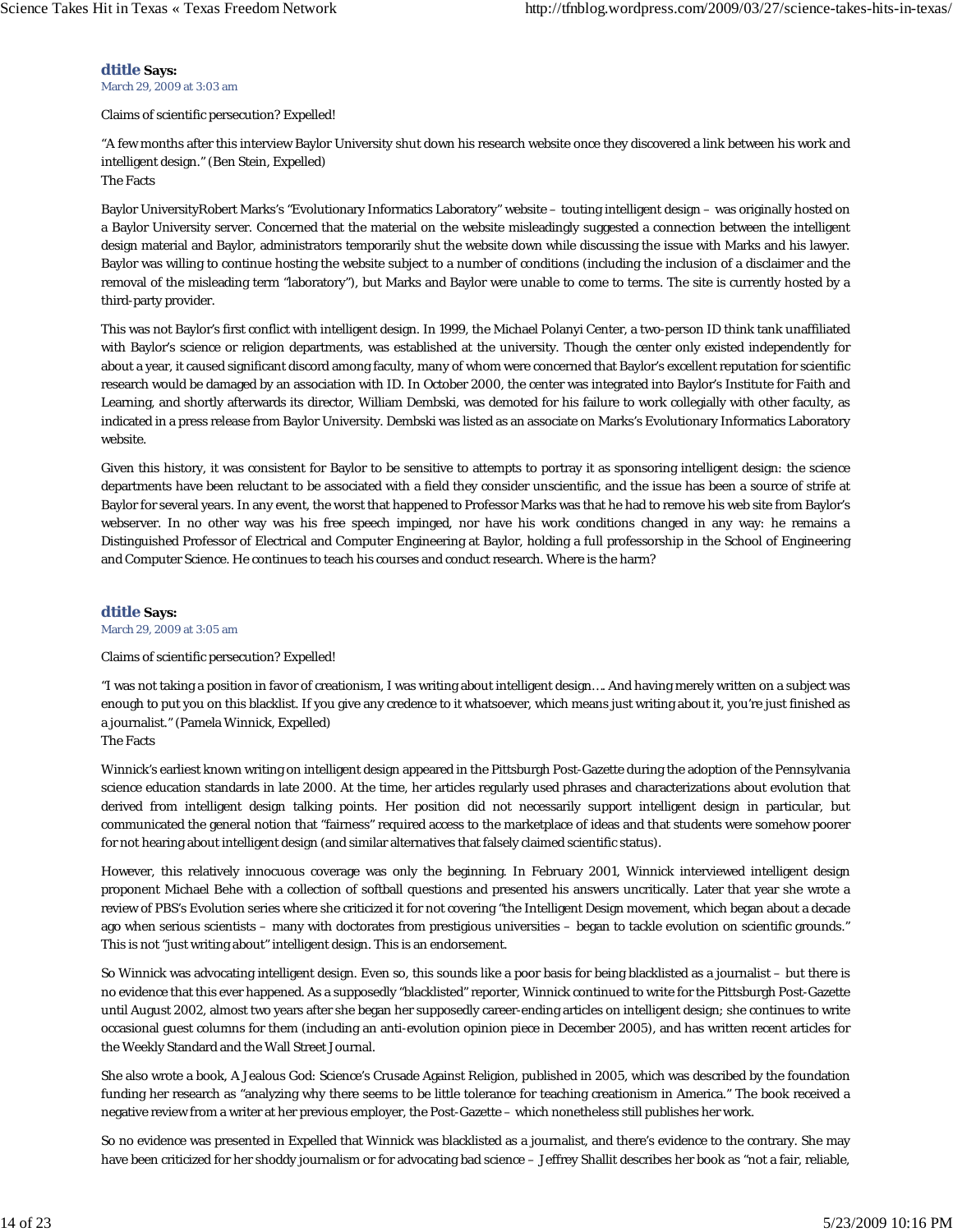or objective look at the battles between science and religion," for example – but it is insupportable and absurd to characterize such criticism as blacklisting.

## **dtitle Says:**

March 29, 2009 at 3:06 am

Claims of scientific persecution? Expelled!

The Alliance for Science, a citizen's group in Virginia, sponsored an essay contest for high school students on the topic "Why I would want my doctor to have studied evolution," to highlight the important role of evolution in the medical sciences. Physician Michael Egnor posted an essay on an intelligent design blog in response, claiming that evolution was irrelevant to medicine. This was more a statement of Egnor's ignorance about evolution than a reflection on evolution's place in medicine. The Claim

"When neurosurgeon Michael Egnor wrote an essay for high school students saying doctors didn't need to study evolution in order to practice medicine, the Darwinists were quick to try and exterminate this new threat." (Ben Stein, Expelled) The Facts

Although most physicians accept evolution, there have certainly in the past been antievolutionist physicians; Egnor's views are hardly a "new threat." Criticism of the essay came not only from the university professors and researchers who supposedly make up "Big Science", but from Egnor's fellow medical professionals, who recognized Egnor's arguments as old hat, and another attempt by creationists to co-opt the respectability of a white coat:

After my having written repeated debunkings of various physicians who are creationists (mostly of the "intelligent design" variety), in retrospect I should have seen this one coming. I should have seen that the Discovery Institute, eager to use anyone they can find whom they can represent to the public as having scientific credentials (never mind whether those credentials have anything to do with evolutionary biology) and thus dupe the public into seeing them as having authority when they start laying down ignorant brain farts about how they "doubt Darwinism," would settle on physicians. After all, as I have pointed out before, until recently medical schools taught little about evolutionary biology (that is, if they taught anything at all about it), and as a result all too many physicians, particularly the ones whose undergraduate majors were not biology, tend to be no more knowledgeable about evolution than your average lawyer….

The reason that a contest with such a topic was thought to be a good idea, I'd guess, is because evolution-ignorant creationists like Dr. Egnor are constantly attacking evolution in a manner that you don't see other of the basic sciences that form the basis of medicine ever being attacked. – "Orac", an oncologist and surgeon, in Train wreck, thy name is Egnor! Blog post, Respectful Insolence.

What's going on here is that Egnor dislikes evolution and is hoping to de-emphasize its importance. Why? It is possible that he earnestly and sincerely believes that evolution has not contributed to his art. It is possible that he earnestly and sincerely believes that recognizing the validity of evolution would render his life meaningless or without value. It is possible he is a cynical liar and he wants no readers of the Discovery Institute Ministry of Media Complaints who credit his perspectives to enter or do well in medical school. (Hey, if true, he wouldn't be the first surgeon who knew better about evolution but still advocated for ID only to make a buck, gain a little influence, or exhibit some sort of other ulterior motive.) Whatever his motivations may be, readers should not credit his testimony: he is at least dead wrong.

Further, his perspectives are very difficult to distinguish from ignorance advocacy. Egnor first came to attention when a blogger at Time magazine criticized him for not being an expert in evolution. He has stated that he does not use evolution, but this is more an admission of a willful disregard for the evolution he does use and upon which his art is based. Taken together, along with his assurance that the only contribution evolution has made to medicine was eugenics, his writings bespeak the dangerous combination of ignorance and arrogance, traits altogether common with creationists, but that shine in Dr. Egnor to such an extent that a neologism should bear his namesake." – Burt Humburg, a physician, in Egnorance: The Egotistical Combination of Ignorance and Arrogance. Blog post, The Panda's Thumb.

## **dtitle Says:**

March 29, 2009 at 3:08 am

Claims of ID as science? Expelled!

#### Summary

Expelled's main theme is that intelligent design is under systematic attack by "Big Science" – the scientific establishment – which refuses to recognize its scientific validity because of a previous commitment to atheism and materialism. In truth, the arguments of intelligent design have been examined by the scientific community and found to be lacking in both utility and accuracy. If mainstream science declines to accept intelligent design, it is the fault of the intelligent design advocates, who have not performed the research and theory-building demanded of everyone in the scientific enterprise.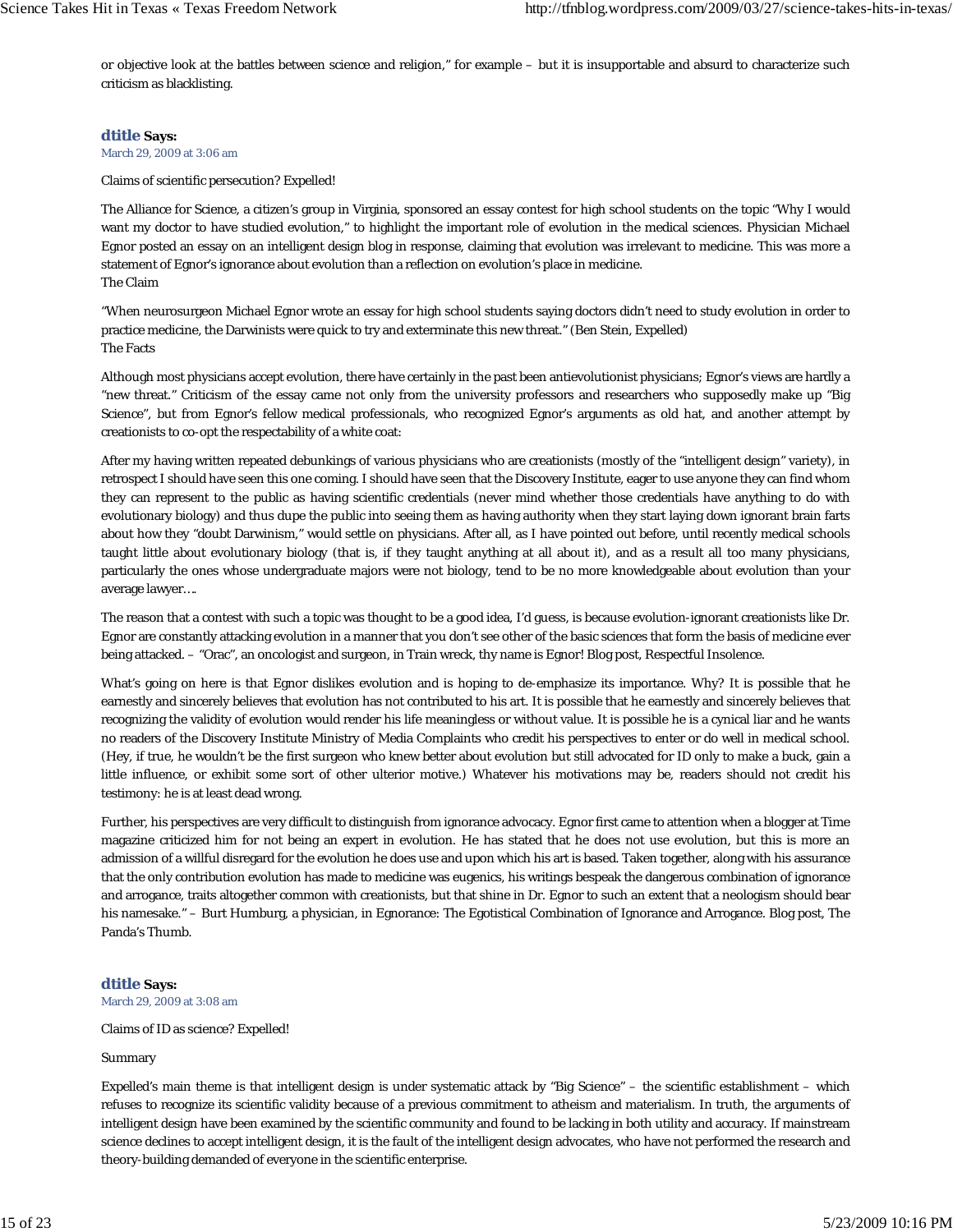The Claim

"Intelligent design was being suppressed in a systematic and ruthless fashion" (Ben Stein, Expelled). The Facts

Intelligent design has not produced any research to suppress. When prominent ID proponent Michael Behe was asked about his research, and why "you don't do those tests?" he responded, "I myself would prefer to spend time in what I would consider to be more fruitful endeavors." If even proponents of ID do not think it is a fruitful enterprise, why should the scientific community take any interest in it?

As shown elsewhere on this site, the supposed cases of suppression offered in Expelled are dishonest attempts to make mountains out of molehills and to create martyrs where martyrdom does not exist.

Intelligent design is scientifically unproductive, and this perhaps explains why scientists like Guillermo Gonzalez and Michael Behe publish far fewer papers after they become attracted to intelligent design. Ultimately, intelligent design's lack of success in science departments is the fault of the flawed and unscientific nature of intelligent design itself, not the result of bias in the scientific community.

The issue is not the suppression of ID, but the lack of warrant for its scientific claims. And ultimately, ID has an uphill struggle to demonstrate that it is, indeed, science. The fundamental problem with intelligent design as science is that intelligent design claims cannot be tested. Scientific testing requires that there be some set of phenomena which are incompatible with your idea. No observation could possibly be incompatible with a claim that an "intelligent agent" (whom everyone recognizes as God) acted to, say, introduce information into a system. Untestable claims are not scientific claims. Regardless of their attractiveness as religious ideas (although many people of faith strongly reject intelligent design) intelligent design has not passed muster as science. The Claim

Referring to evolution, scientists "say the debate has been settled, that the issues are settled." (Bruce Chapman, Expelled) The Facts

Scientists have been researching evolution for 150 years, and it continues to be well supported by new research. Modern evidence for evolution derives from fossils, from genetics, from the development of organisms, and from many other fields unimaginable to Darwin or even to early 20th-century evolutionary biologists.

The nature of the scientific enterprise is for scientists to debate different explanations vigorously until research changes people's minds, and a consensus gradually emerges. But even a consensus view is capable of being modified and in rare instances, even replaced. That living things descended with modification from common ancestors – the big idea of evolution – has been part of the scientific consensus now for over 100 years. It is conceivable, of course, that any well-founded theory could be overturned (as evolution itself overturned earlier ideas), but the more confirmatory evidence accumulates, the less likely this is to happen. Expelled expresses the opinion that the universal support of evolution in the scientific community is the product of some sort of bias or ideological inflexibility. It is, on the contrary, the result of decades of hard scientific work, building theory and conducting research. Similarly, the failure of intelligent design can readily be laid at the feet of its advocates, whose main activity appears to be to carp about the success of evolution.

The Claim

"Neurosurgeon Michael Egnor is already taking a design approach to his study of the human brain. […] Jonathan Wells is also making progress using Intelligent Design theory in his research on cancer." (Ben Stein, Expelled) The Facts

These claims to be applying "design" in science rest on a weak foundation, since the term "design" is used in inconsistent and in confusing ways throughout the movie. The Discovery Institute's Paul Nelson describes "design theory" as "the study of patterns in nature that are best explained as a result of intelligence," though that definition presupposes that we know when something is or isn't the result of intelligence. Walter Bradley, however, seems to think that the question central to design is how to distinguish whether life and other phenomena "arise by some type of intelligent guidance or design," while Ben Stein and several of his interviewees seem to think that ID is about determining whether God intervenes directly in the world around us.

Egnor's and Wells's examples of "design" research, though, fit none of these three disparate definitions. Instead, Wells and Egnor use a tortured and discredited analogy in which cellular and anatomical structures composed of many interacting parts are compared to a machine which a human made from many interacting parts. Because a machine requires an intelligent human to assemble these parts to make a functioning product, Egnor and Wells assume that their structures require an intelligent agent to plan them and put them together. "Design" in this sense refers to a "purposeful assemblage of parts," implying both function and origin.

But scientists commonly speak of the "design" of structures in an informal sense of "parts working together to produce a function," as the "design" of the elongated wrist bones of a deer, which produces a leg capable of fast running. The study of structure and function is common in medical and other biological research; there is much utility in finding out how something works. This work can be done – and ordinarily is done – without making any assumptions of "design" in the intelligent design sense: that there needs to be a guiding hand purposefully assembling those parts.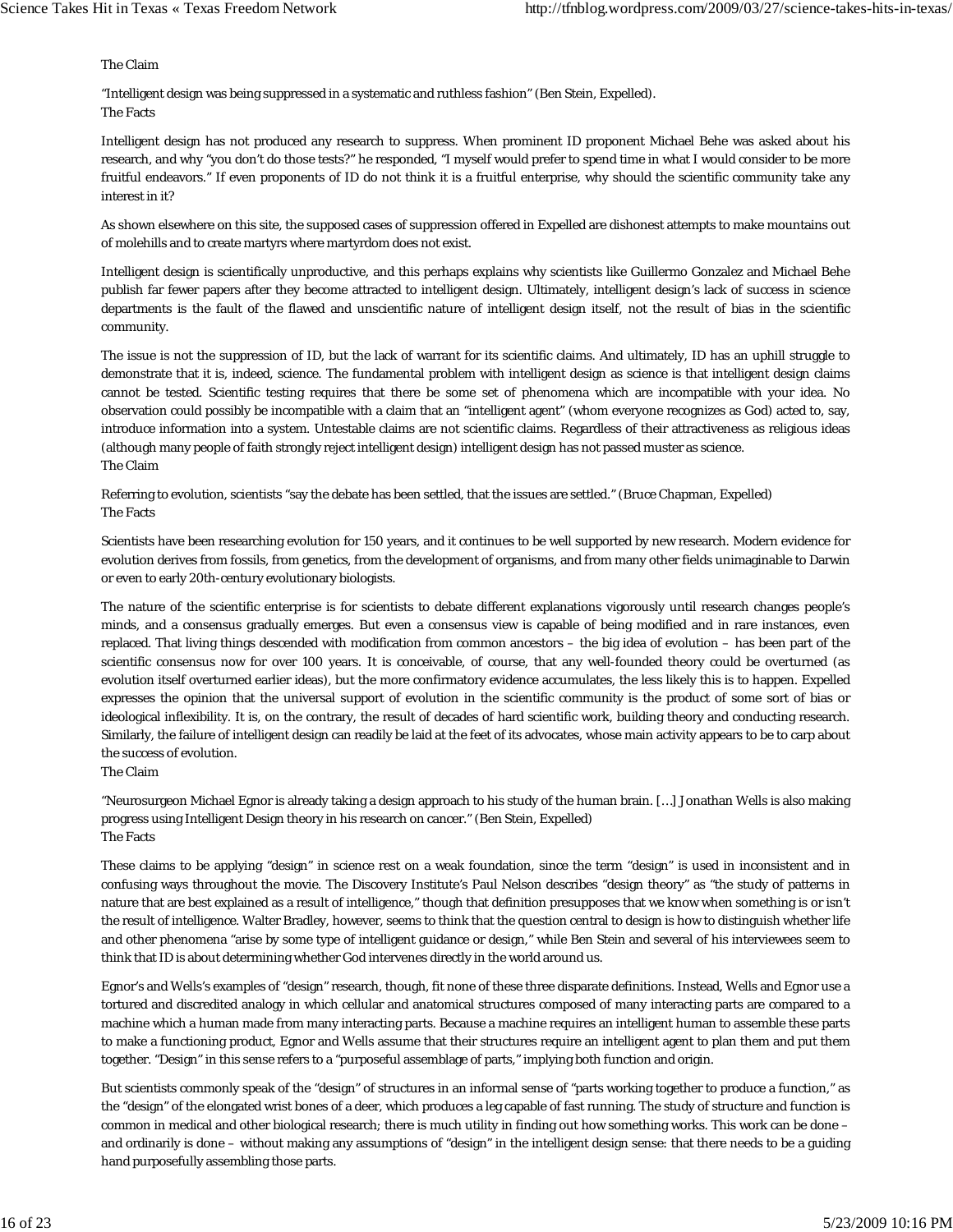Wells claims that "the underlying cause of cancer is 'chromosomal instability,' or damage to extra-genic structures – not mutations to individual genes." As biomedical researcher Ian Musgrave points out, though, "this knowledge seems to have eluded most researchers in the field (see this review and this comprehensive review [link removed; broken] as typical examples)." Musgrave then cites numerous examples of successful cancer medicines which specifically target "mutations to individual genes," concluding, "I hardly need to make the point that researchers were guided by experimental and observational evidence (such as experimental evidence of mutations, generation of tumours by transferring mutant genes, mouse transgenic models etc. etc.) rather than blind allegiance to Darwinist dogma."

Based on his incorrect beliefs about the basic biology of cancer, Wells speculates that chromosomal instability must result from problems in the functioning of a cellular organelle called the centriole. He proposed, supposedly on the basis of "intelligent design," that centrioles operate like turbines, which spin and produce something called the "polar ejection force," which drives chromosomes apart when a cell divides. Wells made certain predictions on that basis, as a scientist should do, and as it happens, the predictions of this model turn out to be wrong. The polar ejection force does not depend upon the centriole, since the force still exists when centrioles are absent, or when they are not configured the way Wells describes. Even before Wells published his speculation, a research group had submitted a paper which went beyond speculation, actually showing that a molecule called a chromokinesin generates the polar ejection force.

How Wells responded to this refutation of his hypothesis concerning the link between centriole structure and cancer is revealing. Even though refutations of his hypothesis have been known to Wells for over a year, he continues to repeat the disproven claim in Expelled and in publications. Intelligent design advocates are anxious to promote Wells's work as an example of how intelligent design can function as real science. Unfortunately, Wells's work fails on three accounts as an example of this desire. First, the hypothesis is wrong: it reflects a misunderstanding of how cancer works and it makes incorrect predictions about how cells operate. Second, it is unclear what role (if any) "design" plays in the claims, since an investigator might have come to the same erroneous conclusions without the overlay of a design inference. Third, by not incorporating criticisms and corrections into his model or, if necessary, abandoning his model and moving on to another research area, Wells illustrates that intelligent design is not as interested in actual scientific discovery as it is in clinging for propaganda purposes to a scientific-sounding example of "intelligent design in action".

Egnor also proceeds from a strained analogy between a machine and a naturally occurring object, in this case the brain and a device to reduce vibrations, a "pulsation absorber". He believes that looking at engineering solutions to structural problems (in his field, protecting the brain against too-strong flows of blood from the arteries) provides unique insight. Perhaps, but it remains unclear why a link between an engineered solution to a mechanical problem and a structural solution to a biological condition is evidence of "design." Recognizing similarities between a machine and a biological structure does not prove that both structures are designed, only that there is a successful solution to a shared problem; there may be multiple solutions to a problem, from either an engineering or a biological perspective.

While it is not clear how the assumption of design advances the claims by Wells or Egnor, evolution – common ancestry – is of considerable assistance when researchers are investigating biological structure and function. Comparing the same structure across several related species, scientists can discover similarities and differences that help organisms deal with different environmental challenges. With that knowledge, pharmaceutical researchers can develop more effective drugs to block infectious diseases, and can trace the lineage of medicinal plants, identifying relatives which may contain life-saving compounds. Agricultural scientists can see which traits help wild species in difficult environments and genetically engineer the traits into crops, allowing them to thrive in harsh environments. Other researchers use knowledge of the traits shared within a family of insects to refine pesticides and target only harmful families, leaving others unharmed. The evolutionary perspective has been much more fruitful than the intelligent design alternative that suggests an intelligent agent produced complex biological structures for reasons unknown and by means unknown (see Nesse, R, and GC Williams, Why We Get Sick, 1994, Times Books). The Claim

Intelligent Design deserves a place in academia: "What about academic freedom? I mean, can't we just talk about this?" – Ben Stein, Expelled

The Facts

Actually, intelligent design is talked about in academia. Teaching about intelligent design in higher education institutions is not forbidden, or censured, and in fact, new courses are added every year. Indeed, the intelligent design-promoting web site ResearchIntelligentDesign.org proudly lists "100+ universities and colleges" that officially include "intelligent design in their lesson plans". These courses generally examine intelligent design objectively and in an appropriate context, and their instructors do so openly. So intelligent design has, in fact, entered academia, although not quite in the fashion its advocates might prefer. What they seek, of course, is for intelligent design to be accepted as a valid scientific alternative to evolution. They have failed to make a convincing case for it, yet they seem to believe that they have an entitlement to a place in academia.

On the contrary, new ideas are not automatically installed in universities and classrooms: they must earn their place. The intelligent design movement diligently promotes the idea that intelligent design belongs in science classes, even while acknowledging that progress in the laboratory is lagging. In 1998, Discovery Institute personnel drafted a strategy document, commonly called the Wedge Document. The authors laid out a multi-phase plan, beginning with research, building up to a wholesale cultural renewal, including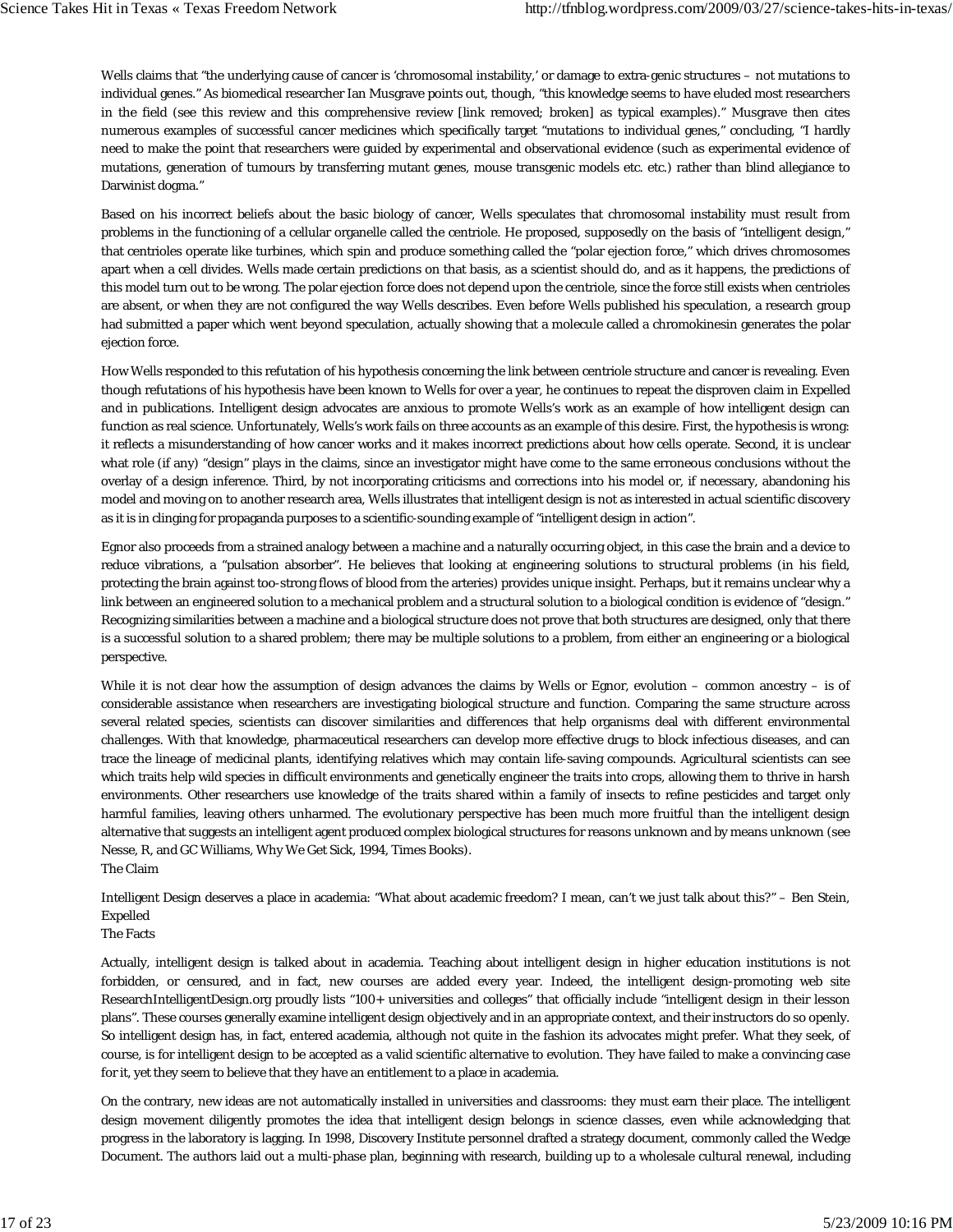inclusion of intelligent design into public school classrooms. The promises of this document, compared to the actual accomplishments of the movement, are telling

The Wedge Document proposed that by 2003 they would have "Thirty published books on design and its cultural implications (sex, gender issues, medicine, law, and religion)" and "One hundred scientific, academic and technical articles by our fellows." They are nowhere near that benchmark even five years past their deadline, especially in the critically important "academic and technical articles" category. And yet, they described this first phase, "Research, Writing and Publication" as "the essential component of everything that comes afterward. Without solid scholarship, research and argument, the project would be just another attempt to indoctrinate instead of persuade." They lack solid scholarship, research, and argument; yet the project is continuing.

The second, indoctrination, phase, has been far more successful. This phase was to include:

…production of a … documentary on intelligent design and its implications…. Alongside a focus on influential opinion-makers, we also seek to build up a popular base of support among our natural constituency, namely, Christians. We will do this primarily through apologetics seminars. We intend these to encourage and equip believers with new scientific evidences that support the faith, as well as to "popularize" our ideas in the broader culture.

Expelled is clearly a part of that agenda, and the fact that they have released this film before completing, or even making a serious effort at "the essential component of everything that comes afterward" is a sign where their priorities lie.

**dtitle Says:** March 29, 2009 at 3:16 am

Claims of ID as science? Expelled!

Summary

Expelled's main theme is that intelligent design is under systematic attack by "Big Science" – the scientific establishment – which refuses to recognize its scientific validity because of a previous commitment to atheism and materialism. In truth, the arguments of intelligent design have been examined by the scientific community and found to be lacking in both utility and accuracy. If mainstream science declines to accept intelligent design, it is the fault of the intelligent design advocates, who have not performed the research and theory-building demanded of everyone in the scientific enterprise. The Claim

"Intelligent design was being suppressed in a systematic and ruthless fashion" (Ben Stein, Expelled). The Facts

Intelligent design has not produced any research to suppress. When prominent ID proponent Michael Behe was asked about his research, and why "you don't do those tests?" he responded, "I myself would prefer to spend time in what I would consider to be more fruitful endeavors." If even proponents of ID do not think it is a fruitful enterprise, why should the scientific community take any interest in it?

As shown elsewhere on this site, the supposed cases of suppression offered in Expelled are dishonest attempts to make mountains out of molehills and to create martyrs where martyrdom does not exist.

Intelligent design is scientifically unproductive, and this perhaps explains why scientists like Guillermo Gonzalez and Michael Behe publish far fewer papers after they become attracted to intelligent design. Ultimately, intelligent design's lack of success in science departments is the fault of the flawed and unscientific nature of intelligent design itself, not the result of bias in the scientific community.

The issue is not the suppression of ID, but the lack of warrant for its scientific claims. And ultimately, ID has an uphill struggle to demonstrate that it is, indeed, science. The fundamental problem with intelligent design as science is that intelligent design claims cannot be tested. Scientific testing requires that there be some set of phenomena which are incompatible with your idea. No observation could possibly be incompatible with a claim that an "intelligent agent" (whom everyone recognizes as God) acted to, say, introduce information into a system. Untestable claims are not scientific claims. Regardless of their attractiveness as religious ideas (although many people of faith strongly reject intelligent design) intelligent design has not passed muster as science. The Claim

Referring to evolution, scientists "say the debate has been settled, that the issues are settled." (Bruce Chapman, Expelled) The Facts

Scientists have been researching evolution for 150 years, and it continues to be well supported by new research. Modern evidence for evolution derives from fossils, from genetics, from the development of organisms, and from many other fields unimaginable to Darwin or even to early 20th-century evolutionary biologists.

The nature of the scientific enterprise is for scientists to debate different explanations vigorously until research changes people's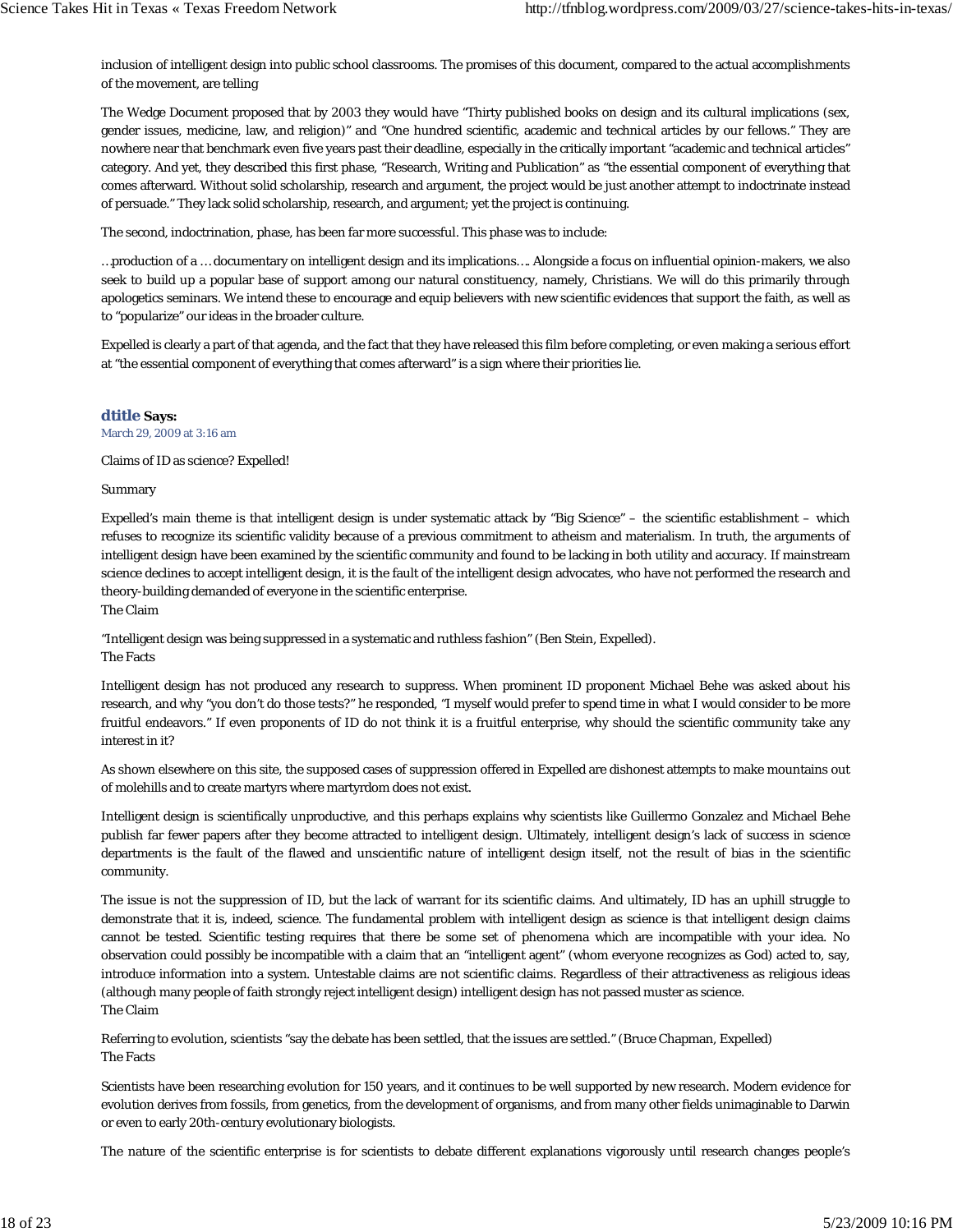minds, and a consensus gradually emerges. But even a consensus view is capable of being modified and in rare instances, even replaced. That living things descended with modification from common ancestors – the big idea of evolution – has been part of the scientific consensus now for over 100 years. It is conceivable, of course, that any well-founded theory could be overturned (as evolution itself overturned earlier ideas), but the more confirmatory evidence accumulates, the less likely this is to happen. Expelled expresses the opinion that the universal support of evolution in the scientific community is the product of some sort of bias or ideological inflexibility. It is, on the contrary, the result of decades of hard scientific work, building theory and conducting research. Similarly, the failure of intelligent design can readily be laid at the feet of its advocates, whose main activity appears to be to carp about the success of evolution.

The Claim

"Neurosurgeon Michael Egnor is already taking a design approach to his study of the human brain. […] Jonathan Wells is also making progress using Intelligent Design theory in his research on cancer." (Ben Stein, Expelled) The Facts

These claims to be applying "design" in science rest on a weak foundation, since the term "design" is used in inconsistent and in confusing ways throughout the movie. The Discovery Institute's Paul Nelson describes "design theory" as "the study of patterns in nature that are best explained as a result of intelligence," though that definition presupposes that we know when something is or isn't the result of intelligence. Walter Bradley, however, seems to think that the question central to design is how to distinguish whether life and other phenomena "arise by some type of intelligent guidance or design," while Ben Stein and several of his interviewees seem to think that ID is about determining whether God intervenes directly in the world around us.

Egnor's and Wells's examples of "design" research, though, fit none of these three disparate definitions. Instead, Wells and Egnor use a tortured and discredited analogy in which cellular and anatomical structures composed of many interacting parts are compared to a machine which a human made from many interacting parts. Because a machine requires an intelligent human to assemble these parts to make a functioning product, Egnor and Wells assume that their structures require an intelligent agent to plan them and put them together. "Design" in this sense refers to a "purposeful assemblage of parts," implying both function and origin.

But scientists commonly speak of the "design" of structures in an informal sense of "parts working together to produce a function," as the "design" of the elongated wrist bones of a deer, which produces a leg capable of fast running. The study of structure and function is common in medical and other biological research; there is much utility in finding out how something works. This work can be done – and ordinarily is done – without making any assumptions of "design" in the intelligent design sense: that there needs to be a guiding hand purposefully assembling those parts.

Wells claims that "the underlying cause of cancer is 'chromosomal instability,' or damage to extra-genic structures – not mutations to individual genes." As biomedical researcher Ian Musgrave points out, though, "this knowledge seems to have eluded most researchers in the field (see this review and this comprehensive review [link removed; broken] as typical examples)." Musgrave then cites numerous examples of successful cancer medicines which specifically target "mutations to individual genes," concluding, "I hardly need to make the point that researchers were guided by experimental and observational evidence (such as experimental evidence of mutations, generation of tumours by transferring mutant genes, mouse transgenic models etc. etc.) rather than blind allegiance to Darwinist dogma."

Based on his incorrect beliefs about the basic biology of cancer, Wells speculates that chromosomal instability must result from problems in the functioning of a cellular organelle called the centriole. He proposed, supposedly on the basis of "intelligent design," that centrioles operate like turbines, which spin and produce something called the "polar ejection force," which drives chromosomes apart when a cell divides. Wells made certain predictions on that basis, as a scientist should do, and as it happens, the predictions of this model turn out to be wrong. The polar ejection force does not depend upon the centriole, since the force still exists when centrioles are absent, or when they are not configured the way Wells describes. Even before Wells published his speculation, a research group had submitted a paper which went beyond speculation, actually showing that a molecule called a chromokinesin generates the polar ejection force.

How Wells responded to this refutation of his hypothesis concerning the link between centriole structure and cancer is revealing. Even though refutations of his hypothesis have been known to Wells for over a year, he continues to repeat the disproven claim in Expelled and in publications. Intelligent design advocates are anxious to promote Wells's work as an example of how intelligent design can function as real science. Unfortunately, Wells's work fails on three accounts as an example of this desire. First, the hypothesis is wrong: it reflects a misunderstanding of how cancer works and it makes incorrect predictions about how cells operate. Second, it is unclear what role (if any) "design" plays in the claims, since an investigator might have come to the same erroneous conclusions without the overlay of a design inference. Third, by not incorporating criticisms and corrections into his model or, if necessary, abandoning his model and moving on to another research area, Wells illustrates that intelligent design is not as interested in actual scientific discovery as it is in clinging for propaganda purposes to a scientific-sounding example of "intelligent design in action".

Egnor also proceeds from a strained analogy between a machine and a naturally occurring object, in this case the brain and a device to reduce vibrations, a "pulsation absorber". He believes that looking at engineering solutions to structural problems (in his field, protecting the brain against too-strong flows of blood from the arteries) provides unique insight. Perhaps, but it remains unclear why a link between an engineered solution to a mechanical problem and a structural solution to a biological condition is evidence of "design."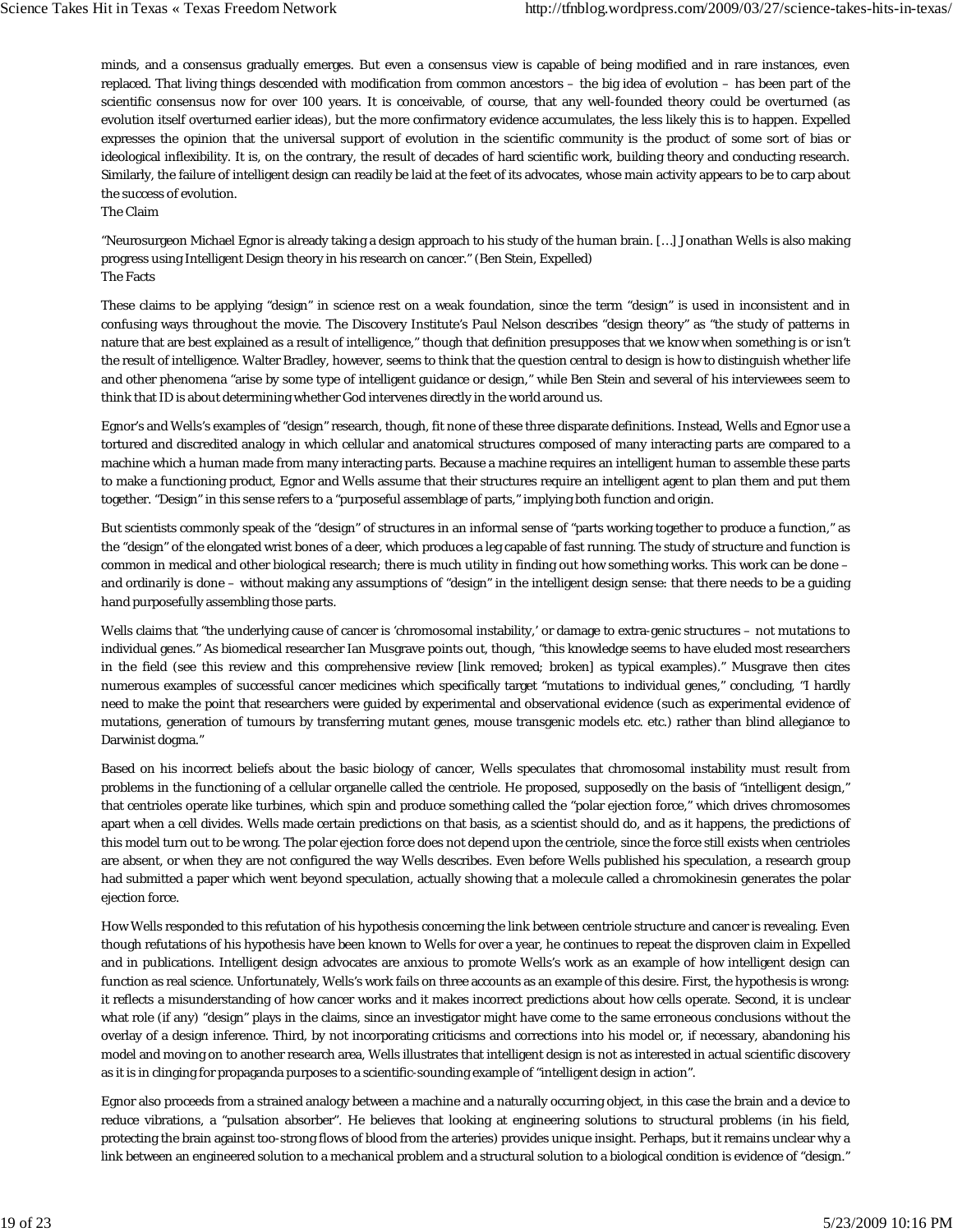Recognizing similarities between a machine and a biological structure does not prove that both structures are designed, only that there is a successful solution to a shared problem; there may be multiple solutions to a problem, from either an engineering or a biological perspective.

While it is not clear how the assumption of design advances the claims by Wells or Egnor, evolution – common ancestry – is of considerable assistance when researchers are investigating biological structure and function. Comparing the same structure across several related species, scientists can discover similarities and differences that help organisms deal with different environmental challenges. With that knowledge, pharmaceutical researchers can develop more effective drugs to block infectious diseases, and can trace the lineage of medicinal plants, identifying relatives which may contain life-saving compounds. Agricultural scientists can see which traits help wild species in difficult environments and genetically engineer the traits into crops, allowing them to thrive in harsh environments. Other researchers use knowledge of the traits shared within a family of insects to refine pesticides and target only harmful families, leaving others unharmed. The evolutionary perspective has been much more fruitful than the intelligent design alternative that suggests an intelligent agent produced complex biological structures for reasons unknown and by means unknown (see Nesse, R, and GC Williams, Why We Get Sick, 1994, Times Books).

The Claim

Intelligent Design deserves a place in academia: "What about academic freedom? I mean, can't we just talk about this?" – Ben Stein, Expelled

#### The Facts

Actually, intelligent design is talked about in academia. Teaching about intelligent design in higher education institutions is not forbidden, or censured, and in fact, new courses are added every year. Indeed, the intelligent design-promoting web site ResearchIntelligentDesign.org proudly lists "100+ universities and colleges" that officially include "intelligent design in their lesson plans". These courses generally examine intelligent design objectively and in an appropriate context, and their instructors do so openly. So intelligent design has, in fact, entered academia, although not quite in the fashion its advocates might prefer. What they seek, of course, is for intelligent design to be accepted as a valid scientific alternative to evolution. They have failed to make a convincing case for it, yet they seem to believe that they have an entitlement to a place in academia.

On the contrary, new ideas are not automatically installed in universities and classrooms: they must earn their place. The intelligent design movement diligently promotes the idea that intelligent design belongs in science classes, even while acknowledging that progress in the laboratory is lagging. In 1998, Discovery Institute personnel drafted a strategy document, commonly called the Wedge Document. The authors laid out a multi-phase plan, beginning with research, building up to a wholesale cultural renewal, including inclusion of intelligent design into public school classrooms. The promises of this document, compared to the actual accomplishments of the movement, are telling

The Wedge Document proposed that by 2003 they would have "Thirty published books on design and its cultural implications (sex, gender issues, medicine, law, and religion)" and "One hundred scientific, academic and technical articles by our fellows." They are nowhere near that benchmark even five years past their deadline, especially in the critically important "academic and technical articles" category. And yet, they described this first phase, "Research, Writing and Publication" as "the essential component of everything that comes afterward. Without solid scholarship, research and argument, the project would be just another attempt to indoctrinate instead of persuade." They lack solid scholarship, research, and argument; yet the project is continuing.

The second, indoctrination, phase, has been far more successful. This phase was to include:

…production of a … documentary on intelligent design and its implications…. Alongside a focus on influential opinion-makers, we also seek to build up a popular base of support among our natural constituency, namely, Christians. We will do this primarily through apologetics seminars. We intend these to encourage and equip believers with new scientific evidences that support the faith, as well as to "popularize" our ideas in the broader culture.

Expelled is clearly a part of that agenda, and the fact that they have released this film before completing, or even making a serious effort at "the essential component of everything that comes afterward" is a sign where their priorities lie.

You Creationists think your lying for God but your doing the Devil's work.

#### **dtitle Says:**

March 29, 2009 at 3:56 am

Remember never insult the messenger but lay waste to the message:

On molecular level genetics… gene mutations are not just additional, they are synergistic. They are not one for one. People who use straight linear statistical models for an argument against evolution, (this one has been made for a least the 30 years I've dealt with it) just don't get the big picture. Yes the model is different mathematically, and if you'd bother to look at the recent postings out of genetics the last ten years, you'd know this. Instead I just get rehashed arguments from the Evolution Crusher so I'll just have to school your lazy butt. Genes control other genes. One gene can cascade to turn on or off whole sets of genes. If you get a mutation in a Hox gene your in for big changes in body plan. So it ain't an additive process. You sound smart, but once people realize your using a math model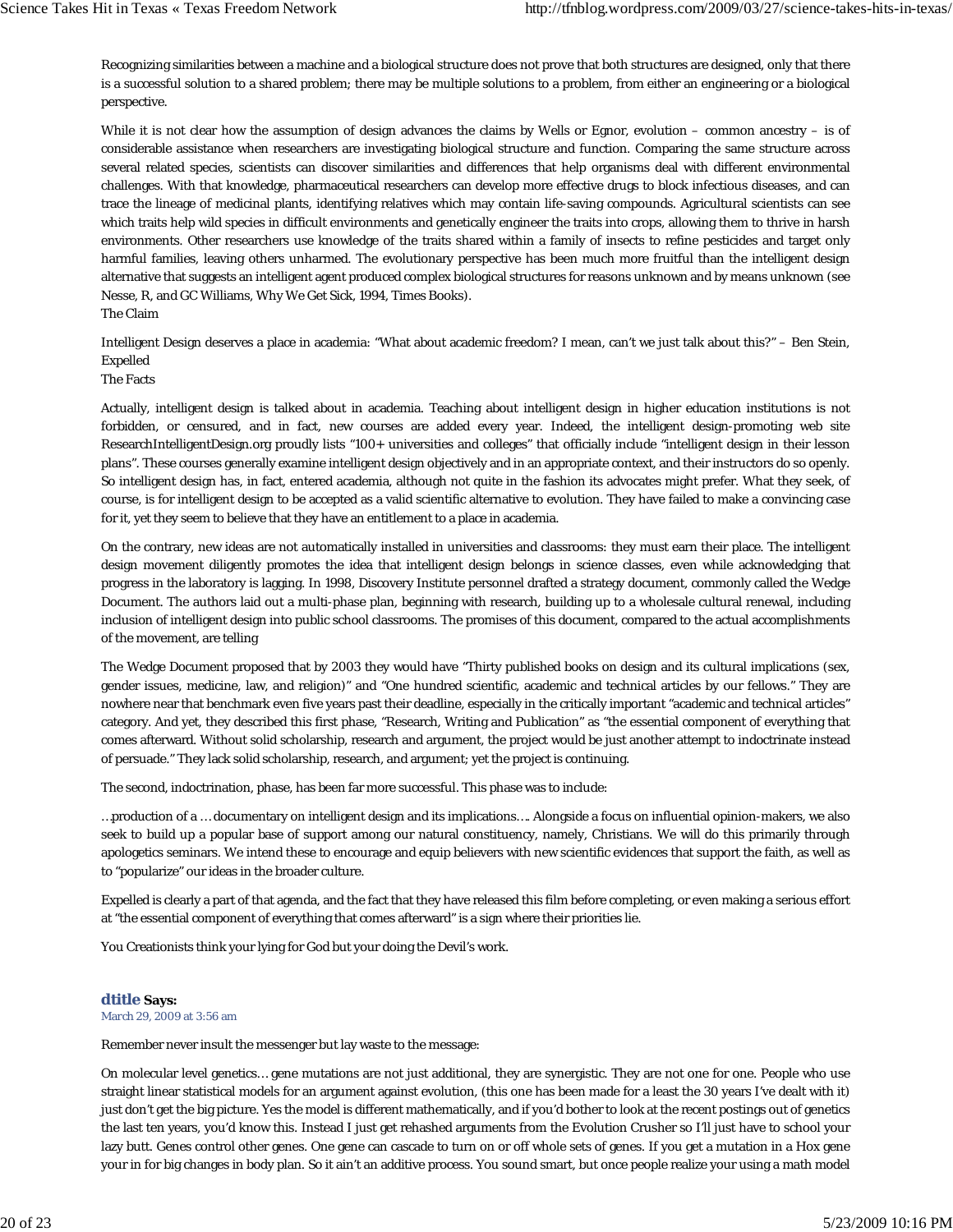that does not fit this evidence you are revealed to be just a parroting buffoon. Do you know about psuedogenes? Transposons? Look these up and see how there are muliple copies of genes being experimented with while the good ones keep working…. Paying attention? This simple mined  $1+1 = 2$  argument over gene mutations is shot down! God I love killing the horrible logic these people use.

On the fossil record. I love these people. They will say you can't cut string. If you cut it, then they say yeah, but you can't cut it there or there. Cut it in those places and they point to others spots between the cuts with the same statement. It's an endless game and it shows that you can not make demands on evidence! Even worse, with each new claim for an uncuttable string these claims just look stupider and stupider. This backwards and quite false logic has been used on evolution. Darwin moaned over the lack of intermediate fossils and predicted they would be found! Hey, how about that… a good scientific theory makes a prediction that is testable… guess what? We found those fossils. The Cambrian explosion was a testament to fact that hard body parts that fossilize well. But now, with electron microscopes, soft bodied life forms are now found in rock before the Cambrian … why would people even look for them? Because evolution predicted they'd be there and oh my gosh, they were! But these people keep asking for transitions between transitions between transitions. How many times do we have to cut the freaking string before people stop making ridiculous demands of perfectly good paleontological records! ! I'll save the best for last here, the real fossil record is in our DNA! In the vast stretches between active genes lie the unused genes from every form of life that lead to us, even bacteria. What the hell are those genes doing there? They represent how the entire genome changed over time. With the genome project continuing to sequence all species, I predict a DNA fossil record that will be the final blow for this now quite repetitively stupid argument of "Where are the transitions?".

Did you catch that? All of you who say evolution is the same as creationism? Evolution makes predictions… testable ones. Creationism does not. There is a difference to anyone who makes this ridiculous argument. In fact, Creationists go out of their way to not predict anything. I'll make a simple prediction for you Creationists out there. Plant pollen is ubiquitous. It is in all sedimentary rock where flowers were. If Creationism is right there should be plant pollen in Devonian rock. Just find it and you put a dagger through the heart of evolution! What? Your not doing things like this to support your argument? That's right, because it's not there! That's why your not science and evolution is. If you keep on insisting on this argument after such a lucid explanation, then you are simply think you lying for God. All Creationism does is try to prove evolution wrong. Any middle school debater knows you don't prove A by disproving B. This is really crappy logic. Yet this is all these people have. And God bless them for it, because that's how science works. Evolution has been challenged for 150 years and is now stronger than ever because of it. Let me repeat this for you Creationists. You don't prove Creationism by looking for flaws in evolution, you just make evolution stronger. Find proof (proof is not an argument, that is philosophy, bring evidence to the table) for ID and publish… Hah! Like that will EVER happen!

For those of with "teach both sides" argument. Please note once again that the theory of evolution makes testable predictions. It always has, and has done so successfully. This is why it is Science No one argues about evolution, it is a fact. Go ahead an argue theory vs law all you want. I don't say theory, I don't say law, but I do say, as do the huge majority of biologists, evolution is a fact. Listen carefully now… it is the mechanism that is a theory, or actually many theories. Are you too simple to get this very real distinction? Sure there's debate here… IT'S SCIENCE! Theories for mechanisms for evolution have abounded for 150 years: Natural Selection, Punctuated, Lamarkian, Neo-Darwiniam… and on and on. All of these are various interpretations of the evidence on how evolution works. No one in biology argues evolution did not occur It is a fact that it did happen. The debate is and always will be how.

On top of this, ID is as anti-science as I can imagine. ID says " No, it is too complicated, we'll never understand this, God must have done it"… Spare me!! You people would of kept ringing bells and burning incense during the black plague! None of the above mentioned theories (natural selection, punctuated evolution) of the mechanism for evolution say God did it. However, that is what ID says. ID is Creationism and don't let anyone tell you differently. These Charlatans were caught red handed in court. They have taken the sheep's skin of Creation Science off the wolf of Creationism and traded it in for a shiny new polyester suit called ID. It's still a wolf and it's still religion and it does not belong in public schools. I will not teach Creationism/God/ID in a science class, not ever! Not until a new inquisition burns me at the stake! God help us all as the religious zealots think they lie for their gods to get them into our public schools.

Why don't we teach alchemy with chemistry? Astrology with astrogeophysics? Why not Intelligent Falling vs Gravity (which has never been proved just measured) Why don't we teach these controversies? Because they aren't sciences either, but I will tell you astrology and alchemy have more going for them than ID!

## Lastly. GOD EVOLVES!

I have PROOF from the BIBLE, GOD OWN WORDS OF TRUTH, that He has evolved! Lo and Behold as the eye for an eye god of the Old Testament EVOLVES into the turn the other cheek of the New.. Yes God evolves! Open your eyes! Satan has cast a shadow over the eyes of all creationist sinners. Open yourselves at the TRUTH. God Evolves! Darwin should be sainted for showing us the true path to heaven and divine inspiration! Blessed are the evolutionists who believe that we, made in God's image, must evolve as He does. Damn to all Creationists, they are the agents of Satan and will be damned to eternal hell fire.

GOD EVOLVES! GOD BLESS ST DARWIN!

#### **sailor1031 Says:**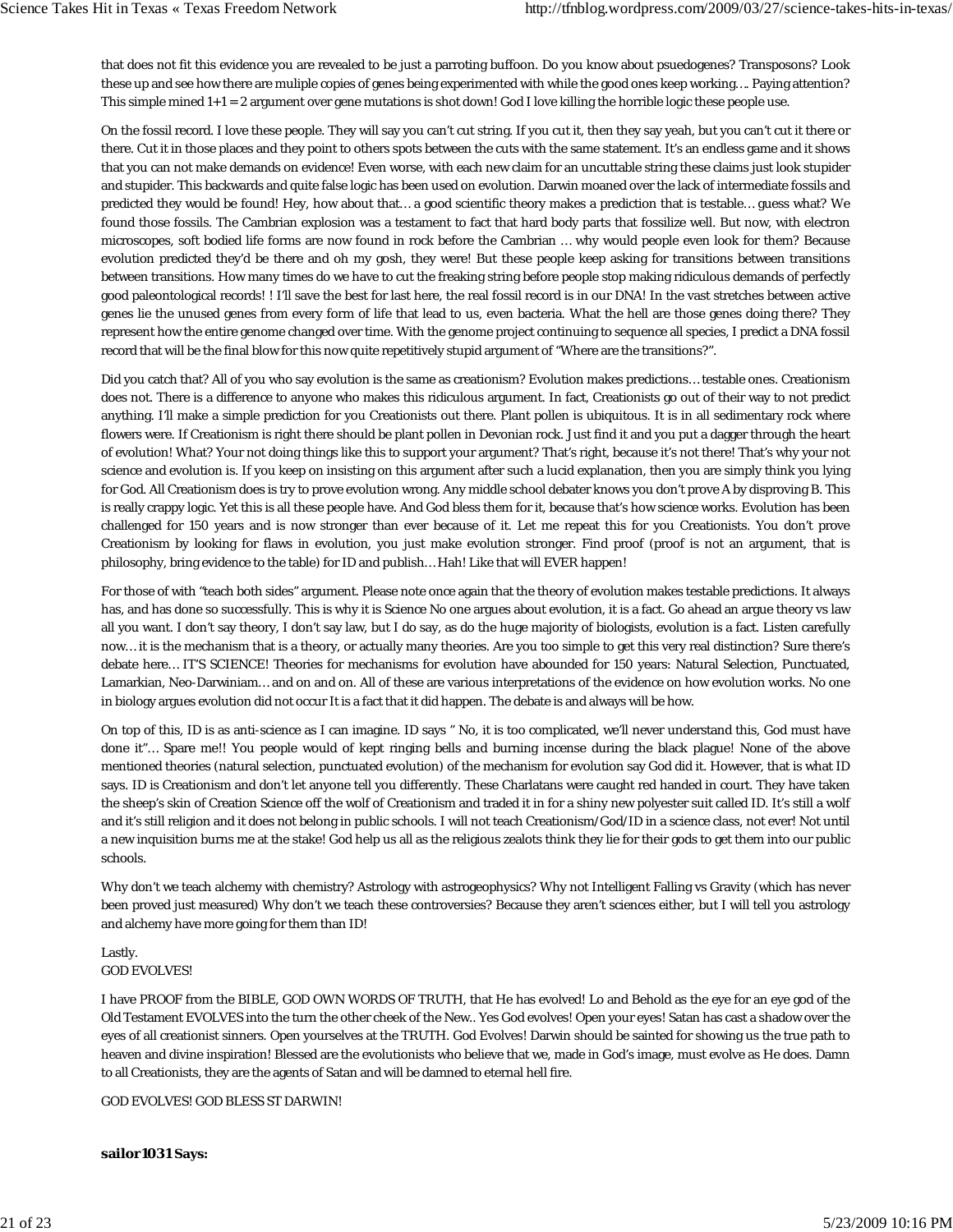#### March 29, 2009 at 9:41 am

I am glad to see that the state of texas is maintaining its reputation for mental acuity – no wait, that's "fatuity". Can't we just give it back to Mexico?

OBTW Fafarman; the male prostate gland is positive proof that there is no intelligent design.

#### **Larry Fafarman Says:**

March 29, 2009 at 2:41 pm

As I previously pointed out, a popular biology textbook, "Biology" by Ken Miller and Joe Levine, comes in regular, California, and Texas editions. But this is a high school textbook and California does not have statewide textbook adoption at the high school level, so why is there a California edition? And I though that in the last round of science textbook approvals in Texas in 2003, the "fundies" on the state board of education did not have enough votes to have weaknesses of evolution included in the textbooks, so why is there a Texas edition? Well, Eugenie Scott said in a video that Texas editions have some minor changes, but nothing substantial. So that explains why there is a Texas edition. It would be nice to know how these editions differ.

#### Ben Says (March 28, 2009 at 1:40 pm) —

–Larry, like a lot of people here, I simply scroll over your remarks. The problem is, all that scrolling is giving me cramps in my hand. Could you please write shorter comments so I won't have to scroll so much?–

Ben, you lousy troll, look at how much dtitle posted and you said nothing about that. And my stuff is mostly on-topic — dtitle hijacked this comment thread with off-topic comments.

#### **dtitle Says:**

March 29, 2009 at 3:34 pm

Larry bad way to debate by belittling the message (off topic my left foot) shows either you just can't read or make a decent argument or both> Better start praying Larry! You can always say the devil made you do it to our Evolving God!

## **dtitle Says:**

March 29, 2009 at 4:18 pm

This is from Larry's Blog;

"Censorship will be avoided in my blogs — there will be no deletion of comments, no closing of comment threads, no holding up of comments for moderation, and no commenter registration hassles."

yeah sure, if you agree with them…

I posted comments & he does not post them, a lack of integrity to go along with your multitude of sins… Pray Larry Pray. St. Darwin will greet you at the Holy gates!

#### **Larry Fafarman Says:**

March 30, 2009 at 10:44 am

dtitle Says (March 29, 2009 at 4:18 pm) – –I posted comments & he does not post them–

OK, I posted your comments. I delayed posting them for the following reasons:

(1) The comments were pretty stupid and were abusive. They made no worthwhile contribution to the discussion.

(2) One of the comments had an error of fact, and I wanted to delay posting that comment until I feel like spending the time to correct the error.

(3) The comments dared me to censor them. Accusing me of a desire to arbitrarily censor comments is a good way to get censored.

The comments are under the following post: http://im-from-missouri.blogspot.com/2008/08/state-of-evolution-education-in-usa-and.html

**Ben Says:** March 30, 2009 at 10:44 am